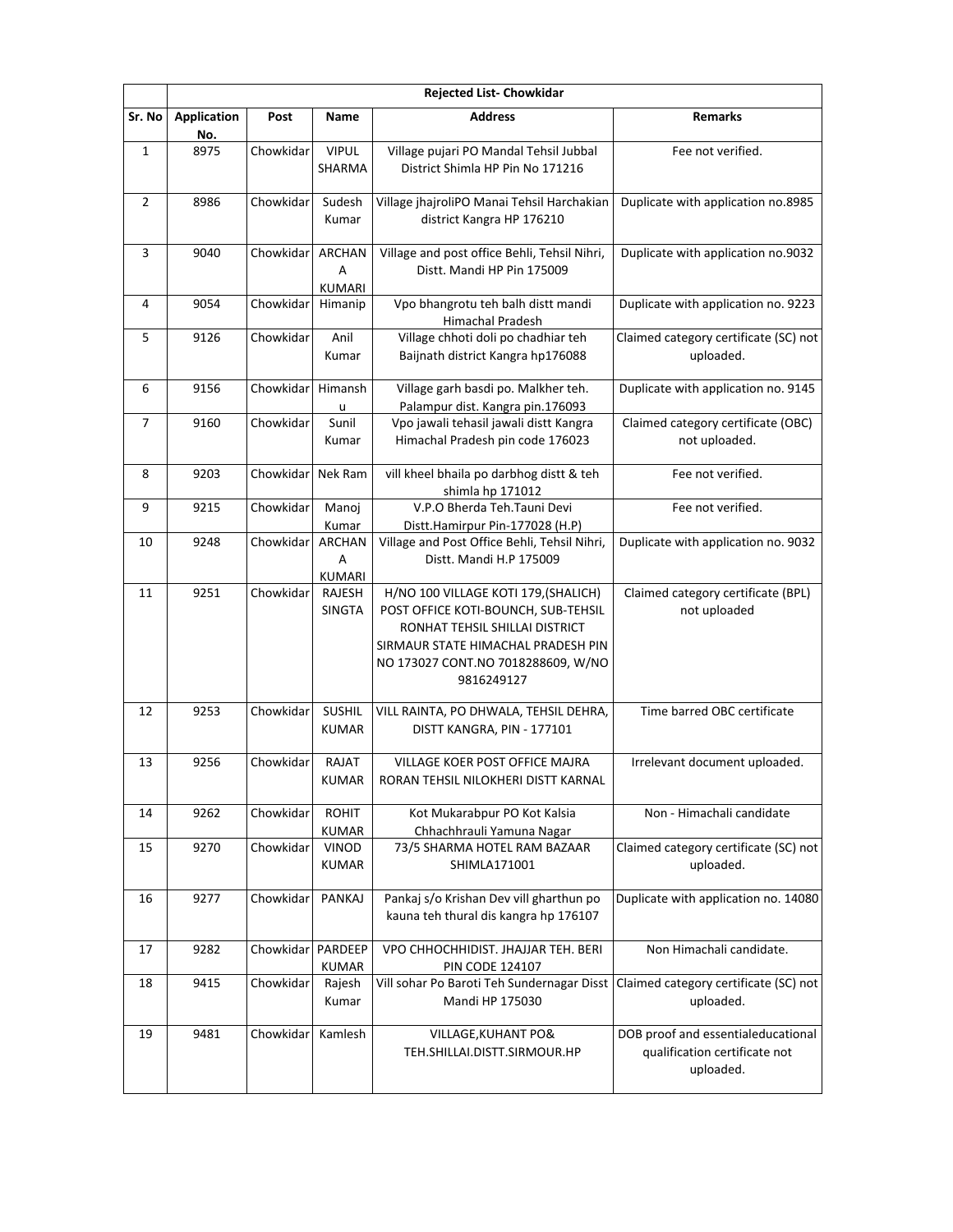| 20 | 9539 | Chowkidar         | AMAN                   | VILL THATTI PO THILL TEH KHUNDIAN                | Claimed category certificate (OBC)    |
|----|------|-------------------|------------------------|--------------------------------------------------|---------------------------------------|
|    |      |                   | <b>KUMAR</b>           | <b>DISTT KANGRA</b>                              | not uploaded.                         |
|    |      |                   |                        |                                                  |                                       |
| 21 | 9548 | Chowkidar         | <b>HEM</b>             | VILL TEGALI PO ROURI TEH 7 DISTT                 | Claimed category certificate (Ex-     |
|    |      |                   | CHAND                  | SHIMLA 171011                                    | serviceman) not uploaded.             |
|    |      |                   |                        |                                                  |                                       |
| 22 | 9557 | Chowkidar         | <b>ROHIT</b>           | VILL LAKHOH PO BALH BIHAL TEH                    | Time Barred OBC certificate           |
|    |      |                   | <b>KUMAR</b>           | DHATWAL DISTT HAMIRPUR HP 176040                 |                                       |
|    |      |                   |                        |                                                  |                                       |
| 23 | 9574 | Chowkidar         | <b>MAMTA</b>           | VPO HARA BOI TEH NIHRI DISTT MANDI               | Duplicate with Application No. 9573   |
|    |      |                   | SHARMA                 | (HP)171102                                       |                                       |
| 24 | 9575 | Chowkidar         | <b>MAMTA</b>           | VPO HARA BOI TEH NIHRI DISTT MANDI               | Duplicate with Application No. 9573   |
|    |      |                   | SHARMA                 | (HP)171102                                       |                                       |
| 25 | 9576 | Chowkidar         | <b>MAMTA</b>           | VPO HARA BOI TEH NIHRI DISTT MANDI               | Duplicate with Application No. 9573   |
|    |      |                   | SHARMA                 | (HP)171102                                       |                                       |
| 26 | 9577 | Chowkidar         | <b>MAMTA</b>           | VPO HARA BOI TEH NIHRI DISTT MANDI               | Duplicate with Application No. 9573   |
|    |      |                   | SHARMA                 | (HP)171102                                       |                                       |
| 27 | 9578 | Chowkidar         | <b>MAMTA</b>           | VPO HARA BOI TEH NIHRI DISTT MANDI               | Duplicate with Application No. 9573   |
|    |      | Chowkidar         | SHARMA                 | (HP)171102<br>VPO HARA BOI TEH NIHRI DISTT MANDI | Duplicate with Application No. 9573   |
| 28 | 9579 |                   | <b>MAMTA</b>           |                                                  |                                       |
| 29 | 9580 | Chowkidar         | SHARMA<br><b>MAMTA</b> | (HP)171102<br>VPO HARA BOI TEH NIHRI DISTT MANDI | Duplicate with Application No. 9573   |
|    |      |                   |                        |                                                  |                                       |
| 30 | 9581 | Chowkidar         | SHARMA<br><b>MAMTA</b> | (HP)171102<br>VPO HARA BOI TEH NIHRI DISTT MANDI | Duplicate with Application No. 9573   |
|    |      |                   | SHARMA                 | (HP)171102                                       |                                       |
| 31 | 9582 | Chowkidar         | MAMTA                  | VPO HARA BOI TEH NIHRI DISTT MANDI               | Duplicate with Application No. 9573   |
|    |      |                   | SHARMA                 | (HP)171102                                       |                                       |
| 32 | 9583 | Chowkidar         | <b>MAMTA</b>           | VPO HARA BOI TEH NIHRI DISTT MANDI               | Duplicate with Application No. 9573   |
|    |      |                   | SHARMA                 | (HP)171102                                       |                                       |
| 33 | 9592 | Chowkidar         | Ravinder               | Vill majhas po churag teh karsog distt           | Fee not verified.                     |
|    |      |                   | Kumar                  | mandi hp                                         |                                       |
| 34 | 9599 | Chowkidar UPENDER |                        | VILL SAR DAMRAS PO PARNOO TEH ARKI               | Duplicate with application no. 9807   |
|    |      |                   |                        | DISTT SOLAN H.P. 171102                          |                                       |
| 35 | 9609 | Chowkidar         | <b>UDAY</b>            | VPO PABAN TEH NERWA DISTT SHIMLA                 | Duplicate with application no. 9598   |
|    |      |                   | SINGH                  | HP 171210                                        |                                       |
| 36 | 9611 | Chowkidar         | <b>UDAY</b>            | VPO PABAN TEH NERWA DISTT SHIMLA                 | duplicate with application no. 9598   |
|    |      |                   | SINGH                  | HP 171210                                        |                                       |
| 37 | 9626 | Chowkidar         | <b>HANSA</b>           | VILL.THATI P.O. KOT                              | DOB proof not uploaded.               |
|    |      |                   | <b>DEVI</b>            | .TEH.DHARAMPUR.DISTT.MANDI (H.P)                 |                                       |
|    |      |                   |                        | 175040                                           |                                       |
| 38 | 9656 | Chowkidar         | Kranti                 | VPO.BADGAON TEH JHANDUTTA DISTT                  | Duplicate with Application ID         |
|    |      |                   | Chandel                | <b>BILASPUR H.P 174029</b>                       | No.9660.                              |
| 39 | 9674 | Chowkidar         | LAL                    | VILLAGE RUNNA POST OFFICE ANNI                   | Time Barred (BPL) certificate.        |
|    |      |                   | SINGH                  | TEHSIL ANNI DISTRICT KULLU HIMACHAL              |                                       |
|    |      |                   |                        | <b>PRADESH 172026</b>                            |                                       |
| 40 | 9727 | Chowkidar         | Sumit                  | VPO Dangoh Khas Tehsil Amb Distt Una             | DOB proof not uploaded.               |
|    |      |                   | Sharma                 | Hp 177204                                        |                                       |
| 41 | 9738 | Chowkidar         | Sunil                  | VILLAGE PANIHOUR P.O. RAKHOH TEH                 | Fee not verified.                     |
|    |      |                   | kumar                  | SARKAGHAT DISTT. MANDI HP 175042                 |                                       |
|    |      |                   |                        |                                                  |                                       |
| 42 | 9743 | Chowkidar         | NIKHIL                 | VILL BISHAL PO DIGERH TEH ANNI DISTT             | Claimed category certificate (SC) not |
|    |      |                   | <b>KUMAR</b>           | KULLU HP-172026                                  | uploaded.                             |
|    |      |                   |                        |                                                  |                                       |
| 43 | 9793 | Chowkidar         | <b>KASHMIR</b>         | VILL. BUNARPOST OFFICE KALHANI                   | Fee not verified.                     |
|    |      |                   | <b>SINGH</b>           | DHARTEH. BALI CHOWKI DISTRICT MANDI              |                                       |
|    |      |                   |                        | 175124                                           |                                       |
| 44 | 9797 | Chowkidar         | Rajat                  | V.P.O Chowki Khalet Ghuggar Teh.                 | Duplicate with application no. 9796   |
|    |      |                   |                        | Palampur Pin 176061                              |                                       |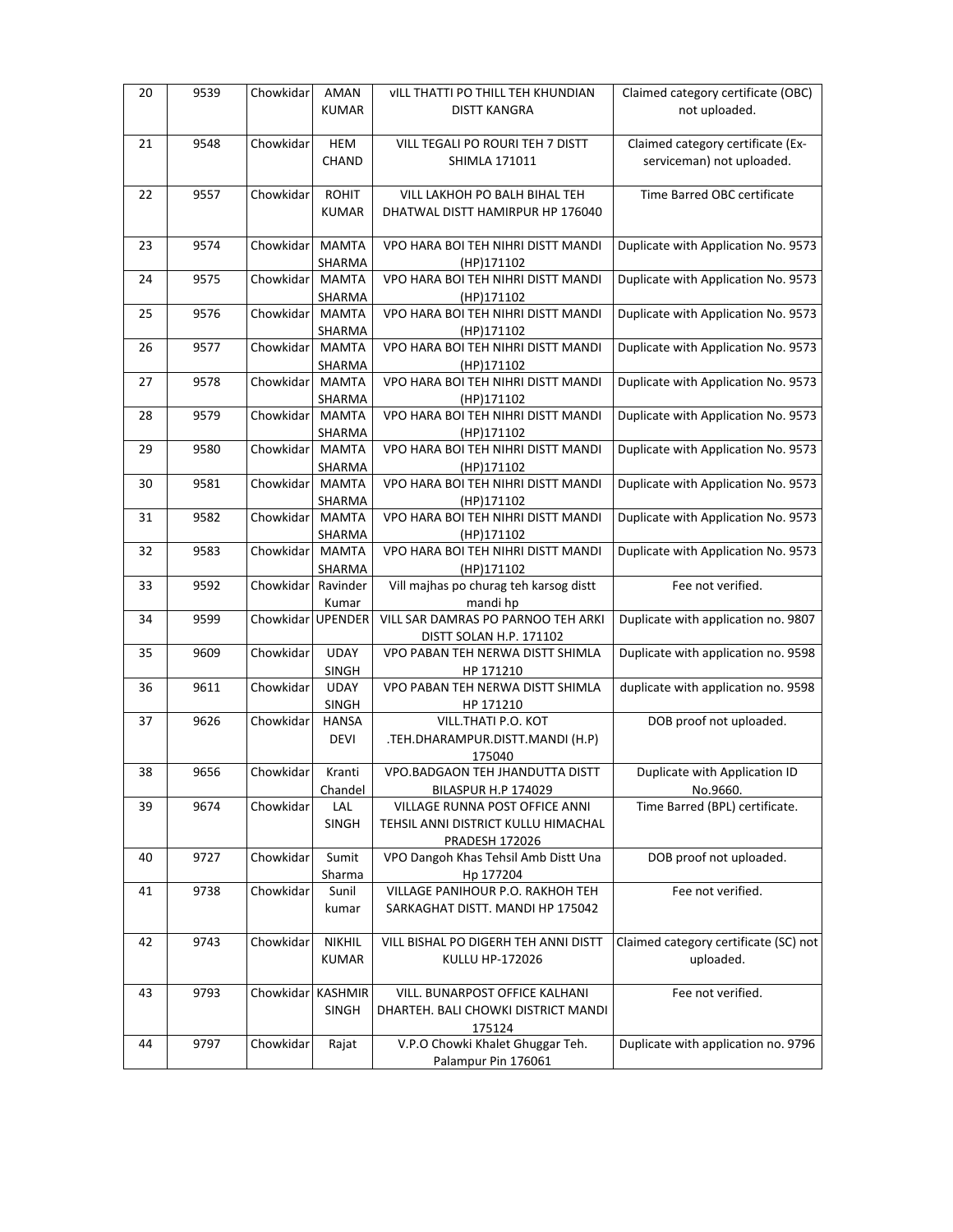| 45 | 9808  | Chowkidar          | RAJESH<br><b>KUMAR</b>        | <b>VILLAGE KEHMALI PO SALOONI TEHSIL</b><br>SALOONI DISTT CHAMBA HP 176320                                       | Fee not verified.                                                             |
|----|-------|--------------------|-------------------------------|------------------------------------------------------------------------------------------------------------------|-------------------------------------------------------------------------------|
| 46 | 9810  | Chowkidar UPENDER  |                               | VILL SAR DAMRAS PO PARNOO TEH ARKI<br>DISTT SOLAN H.P. 171102                                                    | Duplicate with application no.9807                                            |
| 47 | 9812  | Chowkidar          | <b>UPENDER</b>                | VILL SAR DAMRAS PO PARNOO TEH ARKI<br>DISTT SOLAN H.P. 171102                                                    | Duplicate with application no. 9807                                           |
| 48 | 9819  | Chowkidar          | PRATIBH<br>Α                  | LAXMI NIWAS MANDI ROAD TOTU<br>CHOWK SHIMLA HP 171011                                                            | DOB proof not uploaded.                                                       |
| 49 | 9821  | Chowkidar UPENDER  |                               | VILL SAR DAMRAS PO PARNOO TEH ARKI<br>DISTT SOLAN H.P. 171102                                                    | Duplicate with application no.9807                                            |
| 50 | 9834  | Chowkidar          | Sumit<br>Sharma               | VPO Dangoh khas Tehsil Amb Distt Una Hp<br>177204                                                                | Duplicate with application no. 9727                                           |
| 51 | 9846  | Chowkidar          | SULINDE<br>R                  | HOUSE NO 32 WARD NO 16 MASALA<br><b>FACTORY TOHANA</b>                                                           | Non Himachali candidate.                                                      |
| 52 | 9884  | Chowkidar          | <b>HIMEHS</b>                 | VILLAGE SHAMRAPOST OFFICE BOGDHAR<br>TEHSIL NOHRADHARDISTRICT SIRMOUR<br>HP 173104                               | DOB proof certificate & Claimed<br>category certificate (SC) not<br>uploaded. |
| 53 | 9894  | Chowkidar          | Ankita<br>kumari              | Vill. Behna Jattan P.O. Behna Jattan Teh.<br>Jhandutta Distt. Bilaspur (H.P.) Pin.Code<br>174024                 | Duplicate with application no.9890                                            |
| 54 | 9897  | Chowkidar          | <b>HIMESH</b>                 | <b>VILLAGE SHAMRAPOST OFFICE BOGDHAR</b><br>TEHSIL NOHRADHARDISTRICT SIRMOUR<br>HP 173104                        | Duplicate with application no. 9884                                           |
| 55 | 9906  | Chowkidar          | Amit<br>Sharma                | Vpo Dangoh Khas Teh Amb Distt una Hp<br>177204                                                                   | DOB proof and educational<br>qualification certificate not<br>uploaded.       |
| 56 | 9927  | Chowkidar RAJINDER | <b>KUMAR</b>                  | VILL LATWALA PO BAGORA TEH<br>PALAMPUR DISTT KANGRA HP                                                           | Claimed category certificate (OBC)<br>not uploaded.                           |
| 57 | 9932  | Chowkidar          | <b>MANOJ</b><br><b>BANSAL</b> | VILLAGE GAHAR PO BATAL TEHSIL ARKI<br>DISTRICT SOLAN HP 173208                                                   | Claimed category certificate (SC) not<br>uploaded.                            |
| 58 | 9943  | Chowkidar          | <b>UPENDER</b>                | VILL SAR DAMRAS PO PARNOO TEH ARKI<br>DISTT SOLAN H.P. 171102                                                    | Duplicate with application no. 9807                                           |
| 59 | 10014 | Chowkidar          | <b>MUKESH</b><br><b>VERMA</b> | VPO JASSAL TEHSIL KARSOG                                                                                         | DOB proof and educational<br>qualification certificate not<br>uploaded.       |
| 60 | 10018 |                    |                               | Chowkidar Sukanya   VPO Mundhala kalan New Delhi Najafgarh<br>110073                                             | Non-Himachali Candidate                                                       |
| 61 | 10030 | Chowkidar          | <b>NISHANT</b><br>SHARMA      | Village -Satna, Post Office - Jamta, Tehsil-<br>Nahan, District - Sirmaur, (HP) Pin Code -<br>173001             | Duplicate with application no. 10026                                          |
| 62 | 10037 | Chowkidar          | VINOD                         | VPO BASANTPUR TEH. SUNNI DISTT.<br>SHIMLA H.P. 171018                                                            | Time Barred (BPL) certificate                                                 |
| 63 | 10058 | Chowkidar          | GANGA<br>DEVI                 | Village: Nk Darranga, P.o : Daranga Mela,<br>Ps: Tamulpur, Dist: Baksa, City: Darranga<br>Mela, Pin code: 781360 | Non Himachali candidate.                                                      |
| 64 | 10062 | Chowkidar          | <b>PYAR</b><br>CHAND          | JOLL, DRAHAL, MANDI, HIMACHAL<br>PRADESH                                                                         | Claim category certificate (Ex-<br>Serviceman) not uploaded.                  |
| 65 | 10065 | Chowkidar          | <b>ROHIT</b><br><b>KUMAR</b>  | VILL MAJHOTI PO TAMBER TEH<br>JAISINGHPUR DISTT KANGRA PIN 176095                                                | Claimed category certificate (SC) not<br>uploaded.                            |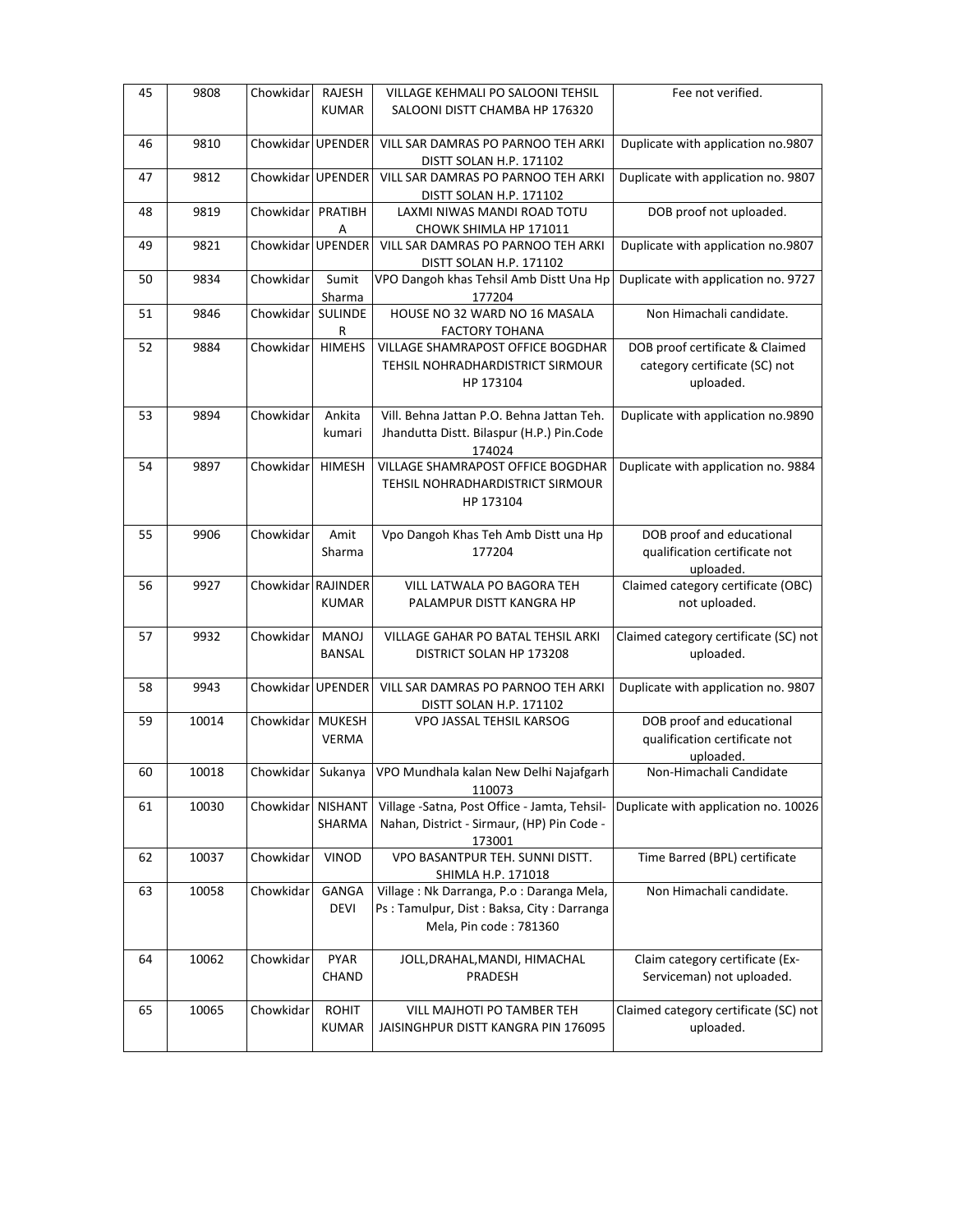| 66 | 10117 | Chowkidar | PAWAN                  | VILL JHAIN SHAMLATI PO NAINA TIKKER                         | Claimed category certificate (SC) and         |
|----|-------|-----------|------------------------|-------------------------------------------------------------|-----------------------------------------------|
|    |       |           | <b>KUMAR</b>           | TEHSIL PACHHAD DISTT SIRMOUR HP                             | Ex-serviceman certificate not                 |
|    |       |           |                        | 173229                                                      | uploaded.                                     |
|    |       |           |                        |                                                             |                                               |
| 67 | 10159 | Chowkidar | AJAY                   | VPO SIDHBARI TEH. DHARAMSHALA,                              | Claimed category certificate (BPL)            |
|    |       |           | <b>KUMAR</b>           | DISTT. KANGRA, PIN 176057                                   | not uploaded.                                 |
|    |       |           |                        |                                                             |                                               |
| 68 | 10217 | Chowkidar | Nirbhay                | Village Rainkha tehsil Jawalamukhi district                 | Duplicate with Application No.                |
|    |       |           |                        | Kangra Himachal Pradesh 176031                              | 10216                                         |
|    |       |           |                        |                                                             |                                               |
| 69 | 10232 | Chowkidar | Sanjeev                | Vill Thalla P.o. Rajera Teh. Distt Chamba                   | Duplicate with Application No.                |
|    |       |           | kumar                  |                                                             | 12077                                         |
| 70 | 10332 | Chowkidar | <b>HEM RAJ</b>         | V.P.O.CHHAKOHTEH.SADARDISTT.BILASPU                         | Duplicate with Application No.                |
| 71 | 10343 | Chowkidar | <b>KRISHAN</b>         | R(H.P.)174001<br>Village Tihal P.o Dhasoli teh jawali distt | 10663<br>Duplicate with application no. 10344 |
|    |       |           | <b>KUMAR</b>           | kangra himachal pradesh 176021                              |                                               |
|    |       |           |                        |                                                             |                                               |
| 72 | 10368 | Chowkidar | <b>ARUN</b>            | VILLTARA PO KASBA PUNNER TEH                                | Duplicate with application no.10363           |
|    |       |           | <b>KUMAR</b>           | PALAMPUR DISTT KANGRA 176083                                |                                               |
| 73 | 10409 | Chowkidar | CHETAN                 | Village &post office ROHANDA teh NIHRI                      | Duplicate with application no. 12600          |
|    |       |           | <b>KUMAR</b>           | DISTRICT MANDI HP PIN 175031                                |                                               |
|    |       |           |                        |                                                             |                                               |
| 74 | 10504 | Chowkidar | <b>INDER</b>           | VILL DADHYOG PO TOON TEHSIL & DISTT                         | Claimed category certificate(Ex-              |
|    |       |           | SINGH                  | <b>SHIMLA HP 171103</b>                                     | Serviceman) not uploaded                      |
|    |       |           |                        |                                                             |                                               |
| 75 | 10583 | Chowkidar | <b>HEM RAJ</b>         | V.P.O.CHHAKOHTEHSILSADARDISTTBILAS                          | Duplicate with Application No.                |
|    |       |           |                        | PUR(H.P.)174001                                             | 10663                                         |
| 76 | 10598 | Chowkidar | VINOD                  | VILL BADASH LAKKAR BAZAR SHIMLA                             | Underage                                      |
|    |       |           |                        | URBAN (T) HP 171001                                         |                                               |
| 77 | 10638 | Chowkidar | <b>PUSHPIN</b>         | VPO DHIALATEH. INDORA DISTT. KANGRA,                        | Fee not verified.                             |
|    |       |           | <b>DER</b>             | HIMACHAL PRADESH                                            |                                               |
| 78 | 10653 | Chowkidar | <b>KUMAR</b><br>RAJESH | VILL BEHAR BITHAL PO THATHAL TEHSIL                         | DOB proof and Claimed category                |
|    |       |           | <b>KUMAR</b>           | AMB DISTT UNA                                               | certificate (SC) not uploaded.                |
|    |       |           |                        |                                                             |                                               |
| 79 | 10660 | Chowkidar | <b>TARUN</b>           | VILL TANDA PO RAJPUR TEH PALAMPUR                           | Duplicate with application no. 12231          |
|    |       |           | SAGAR                  | DISTT KANGRA HP                                             |                                               |
| 80 | 10666 | Chowkidar | <b>DINESH</b>          | <b>VILLAGE MANWANA POST OFFICE</b>                          | Fee not verified.                             |
|    |       |           | <b>KUMAR</b>           | KHUDLA TEHSIL BALDWARA DISTRICT                             |                                               |
|    |       |           |                        | MANDI (HP) 175033                                           |                                               |
| 81 | 10718 | Chowkidar | <b>ATUL</b>            | V.P.O ARLA TEH. PALAMPUR DISTT.                             | Claimed Category Certificate (OBC)            |
|    |       |           | KUMAR                  | KANGRA HP (176102)                                          | not visible.                                  |
|    |       |           |                        |                                                             |                                               |
| 82 | 10733 | Chowkidar | <b>AMRATI</b>          | VILL BASWATARA PO KHUDLA TEH                                | Duplicate with Application No.                |
|    |       |           | DEVI                   | BALDWARA DISTT MANDI HP 175033                              | 10684                                         |
|    |       |           |                        |                                                             |                                               |
| 83 | 10734 | Chowkidar | AMRATI                 | VILL BASWATAR , PO KHUDLA, TEH                              | Duplicate with Application No.                |
| 84 | 10736 | Chowkidar | DEVI<br><b>AMRATI</b>  | BALDWARA DISTT MANDI 175033<br>VILL BASWATARA PO KHUDLA TEH | 10684<br>Duplicate with Application No.       |
|    |       |           | DEVI                   | BALDWARA DISTT MANDI HP175033                               | 10684                                         |
|    |       |           |                        |                                                             |                                               |
| 85 | 10739 | Chowkidar | AMRATI                 | VILL BASWATAR, PO KHUDLA, TEH                               | Duplicate with Application No.                |
|    |       |           | DEVI                   | BALDWARA, DISTT MANDI, HP 175033                            | 10684                                         |
|    |       |           |                        |                                                             |                                               |
| 86 | 10741 | Chowkidar | <b>AMRATI</b>          | VILL BASWATAR, PO KHUDLA, TEH                               | Duplicate with Application No.                |
|    |       |           | DEVI                   | BALDWARA , DISTT MANDI, HP 175033                           | 10684                                         |
|    |       |           |                        |                                                             |                                               |
| 87 | 10762 | Chowkidar | Rajat                  | Village and Post Rampur khhoram Chapra                      | Non-Himachali Candidate.                      |
|    |       |           | Gupta                  | saran Bihar                                                 |                                               |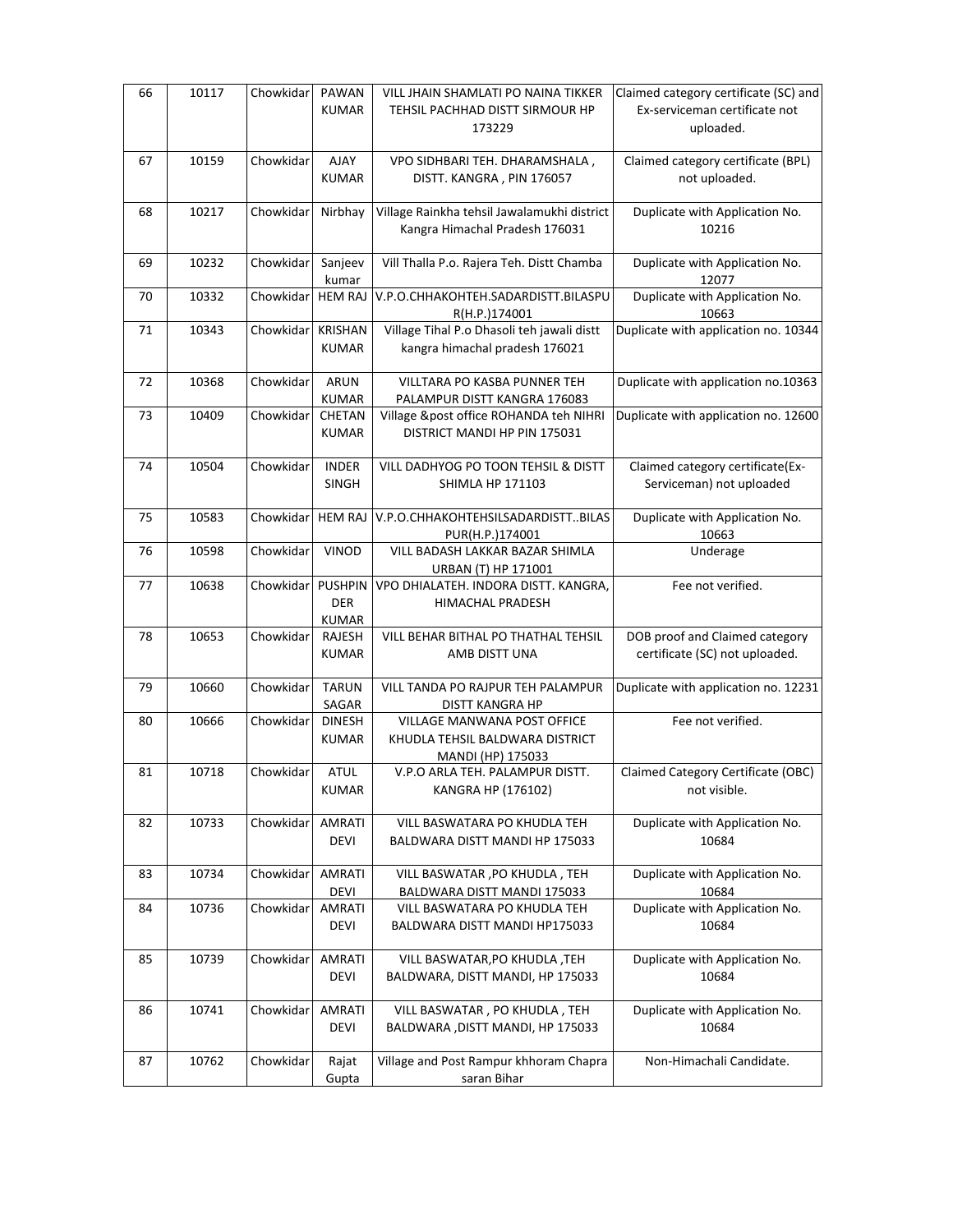| 88  | 10774 | Chowkidar           | <b>KISHOR</b>    | 16/WARD NO 02, JAISTAMBH CHOUK                                             | Non-Himachali Candidate.                        |
|-----|-------|---------------------|------------------|----------------------------------------------------------------------------|-------------------------------------------------|
|     |       |                     | <b>KUMAR</b>     | BHATAPARA DOMUHANI, POST -                                                 |                                                 |
|     |       |                     |                  | DHARASIV, TAH - BILAIGARH, DIST -                                          |                                                 |
|     |       |                     |                  | BALODABAZAR, (CG) 493338                                                   |                                                 |
| 89  | 10779 | Chowkidar           | AMANDE<br>EP     | V.P.O KHOLI TEH&DISTT KANGRA H.P PIN<br>176056                             | Time barred OBC Certificate                     |
| 90  | 10805 | Chowkidar           | Satish<br>Thakur | 196 CHAMAN COLONY DHANAS UT<br>CHANDIGARH PIN CODE-160014                  | Bonofide Himachali Certificate not<br>Uploaded. |
| 91  | 10954 | Chowkidar           | <b>MONIKA</b>    | Vill.mandori.p.o.barol.sub                                                 | Duplicate with Application No.                  |
|     |       |                     |                  | .teh.haripurdhar.distt.sirmour.hp, pin                                     | 10927                                           |
|     |       |                     |                  | 173032                                                                     |                                                 |
| 92  | 10961 | Chowkidar           | <b>REENA</b>     | Vill.mandori.p.o.barol.sub                                                 | Duplicate with application no. 10963            |
|     |       |                     | <b>DEVI</b>      | .teh.haripurdhar.distt.sirmour.hp, pin                                     |                                                 |
|     |       |                     |                  | 173032                                                                     |                                                 |
| 93  | 10962 | Chowkidar           | <b>REENA</b>     | Vill.mandori.p.o.barol.sub                                                 | Duplicate with application no. 10963            |
|     |       |                     | <b>DEVI</b>      | .teh.haripurdhar.distt.sirmour.hp, .Pin<br>173032                          |                                                 |
| 94  | 11043 | Chowkidar           | Ishwar           | Village Naini Dhar Po Chauntra Tehsil                                      | Fee not verified.                               |
|     |       |                     |                  | Joginder Nagar District Mandi Himachal                                     |                                                 |
|     |       |                     |                  | Pradesh 175032                                                             |                                                 |
| 95  | 11097 | Chowkidar           | SONU             | <b>VILL RAJA PO TRAMAT TEH JOGINDER</b>                                    | Claimed category Certificate (SC) not           |
|     |       |                     | <b>RAM</b>       | NAGAR DISTT MANDI HP                                                       | uploaded.                                       |
| 96  | 11120 | Chowkidar           | Subhash          | Village larhyan PO Thaltukhod Tehsil                                       | Time barred OBC Certificate                     |
|     |       |                     | Chand            | Tikken Distt Mandi HP (175013)                                             |                                                 |
| 97  | 11170 | Chowkidar           | Deepak           | Vill Rassan VPO Sidhbari Teh Dharamshala                                   | Claimed category certificate (OBC)              |
|     |       |                     |                  | Distt Kangra (HP) 176057                                                   | not uploaded.                                   |
|     |       |                     |                  |                                                                            |                                                 |
|     |       |                     |                  |                                                                            |                                                 |
| 98  | 11173 | Chowkidar           | Deepak           | Vill Rassan Po Sidhbari Teh Dharamshala                                    | Duplicate with Application no.                  |
|     |       |                     |                  | Distt Kangra (Hp) 176057                                                   | 11170                                           |
|     |       |                     |                  |                                                                            |                                                 |
| 99  | 11210 | Chowkidar           | Chetan           | Vpo rohanda teh NIHRI district mandi HP                                    | Duplicate with application no. 12600            |
| 100 | 11425 | Chowkidar Sohan Lal | Kumar            | pin 175031<br>Village Dhumkhar P.O Loja Tehsil Shillai                     | Time barred OBC Certificate                     |
|     |       |                     |                  | Distt Sirmour.                                                             |                                                 |
| 101 | 11450 | Chowkidar           | ARUN             | <b>VILL TARA PO KASBA PUNNER TEH</b>                                       | Duplicate with application no. 10363            |
|     |       |                     | <b>KUMAR</b>     | PALAMPUR DISTT KANGRA 176083                                               |                                                 |
| 102 | 11468 | Chowkidar           | Ashwani          | Village Bharanta Post Box Sai Tehsil Thural                                | DOB proof not uploaded.                         |
|     |       |                     | Kumar            | Distt Kangra Himachal Pradesh Pin Code                                     |                                                 |
|     |       |                     |                  | 176107                                                                     |                                                 |
| 103 | 11501 | Chowkidar           | Kaul             | Village Panol P.o Batwara Teh. Sunder                                      | Duplicate with Application no.                  |
|     |       |                     | singh            | Nagar Distt Mandi Himachal Pradesh                                         | 11496                                           |
|     |       |                     |                  | 175017                                                                     |                                                 |
| 104 | 11506 | Chowkidar           | rakesh<br>kumar  | Village Riyana Po Berthin Teh Jhandutta<br>Distt Bilaspur Himachal Pradesh | Irrelevant document uploaded.                   |
|     |       |                     |                  |                                                                            |                                                 |
| 105 | 11507 | Chowkidar           | Kaul             | Village Panol P.o Batwara Teh. Sunder                                      | Duplicate with Application no.                  |
|     |       |                     | singh            | Nagar Distt. Mandi 175017                                                  | 11496                                           |
| 106 | 11510 | Chowkidar           | Kaul             | Village Panol P.o Batwara Teh. Sunder                                      | Duplicate with Application no.                  |
|     |       |                     | singh            | Nagar Distt. Mandi 175017                                                  | 11496                                           |
| 107 | 11511 | Chowkidar           | Kaul             | Village Panol P.o Batwara Teh. Sunder                                      | Duplicate with Application no.                  |
| 108 | 11512 |                     | singh            | Nagar Distt. Mandi 175017                                                  | 11496                                           |
|     |       | Chowkidar           | Kaul<br>singh    | Village Panol P.o Batwara Teh. Sunder<br>Nagar Distt. Mandi 175017         | Duplicate with Application no.<br>11496         |
| 109 | 11513 | Chowkidar           | Kaul             | Village Panol P.o Batwara Teh. Sunder                                      | Duplicate with Application no.                  |
|     |       |                     | singh            | Nagar Distt. Mandi 175017                                                  | 11496                                           |
| 110 | 11514 | Chowkidar           | Kaul             | Village Panol P.o Batwara Teh. Sunder<br>Nagar Distt. Mandi 175017         | Duplicate with Application no.                  |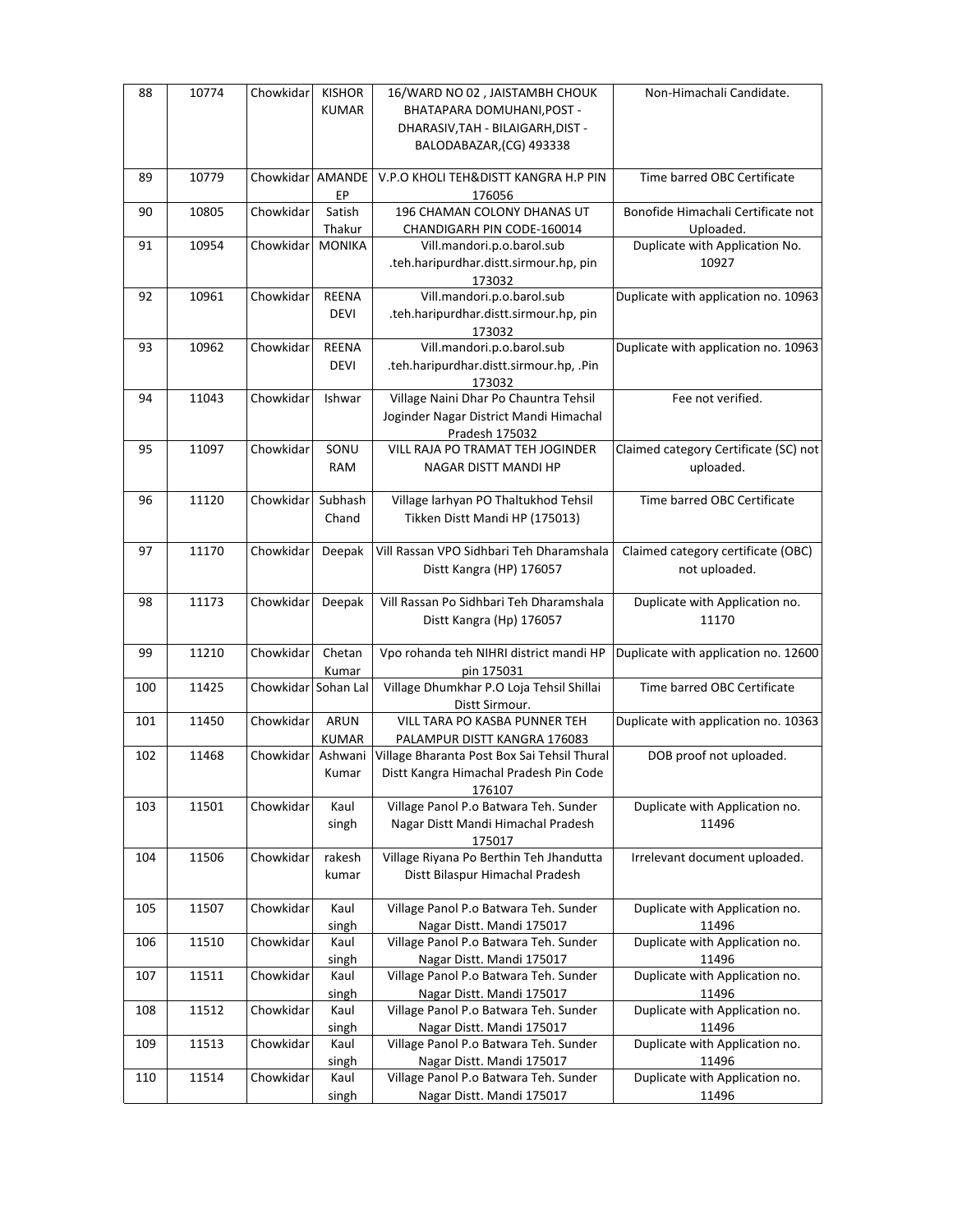| 111 | 11515 | Chowkidar | Kaul                 | Village Panol P.o Batwara Teh. Sunder                              | Duplicate with Application no.          |
|-----|-------|-----------|----------------------|--------------------------------------------------------------------|-----------------------------------------|
| 112 | 11516 | Chowkidar | singh<br>Kaul        | Nagar Distt. Mandi 175017<br>Village Panol P.o Batwara Teh. Sunder | 11496<br>Duplicate with Application no. |
|     |       |           | singh                | Nagar Distt. Mandi 175017                                          | 11496                                   |
| 113 | 11518 | Chowkidar | Kaul                 | Village Panol P.o Batwara Teh. Sunder                              | Duplicate with Application no.          |
|     |       |           | singh                | Nagar Distt. Mandi 175017                                          | 11496                                   |
| 114 | 11519 | Chowkidar | Kaul                 | Village Panol P.o Batwara Teh. Sunder                              | Duplicate with Application no.          |
|     |       |           | singh                | Nagar Distt. Mandi 175017                                          | 11496                                   |
| 115 | 11520 | Chowkidar | Kaul                 | Village Panol P.o Batwara Teh. Sunder                              | Duplicate with Application no.          |
|     |       |           | singh                | Nagar Distt. Mandi 175017                                          | 11496                                   |
| 116 | 11521 | Chowkidar | Kaul                 | Village Panol P.o Batwara Teh. Sunder                              | Duplicate with Application no.          |
|     |       |           | singh                | Nagar Distt. Mandi 175017                                          | 11496                                   |
| 117 | 11522 | Chowkidar | Kaul                 | Village Panol P.o Batwara Teh. Sunder                              | Duplicate with Application no.          |
|     |       |           | singh                | Nagar Distt. Mandi 175017                                          | 11496                                   |
| 118 | 11525 | Chowkidar | Kaul                 | Village Panol P.o Batwara Teh. Sunder                              | Duplicate with Application no.          |
|     |       |           | singh                | Nagar Distt. Mandi 175017                                          | 11496                                   |
| 119 | 11531 | Chowkidar | Kaul                 | Village Panol P.o Batwara Teh. Sunder                              | Duplicate with Application no.          |
|     |       |           | singh                | Nagar Distt. Mandi 175017                                          | 11496                                   |
| 120 | 11553 | Chowkidar | Kaul                 | Village Panol P.o Batwara Teh. Sunder                              | Duplicate with Application no.          |
|     |       |           | singh                | Nagar Distt. Mandi                                                 | 11496                                   |
| 121 | 11570 | Chowkidar | SAGAR                | VILLAGE/POST- BANITIA, VIA -                                       | Non-Himachali Candidate.                |
|     |       |           | <b>KUMAR</b>         | CHARAMPA, DISTRICT - BHADRAK, ODISHA                               |                                         |
|     |       |           | PATI                 | $-756101$                                                          |                                         |
| 122 | 11584 | Chowkidar | <b>AJAY</b>          | Vill Lower Shitou PO. Atyala dai Teh                               | Duplicate with application no. 19273    |
|     |       |           | <b>KUMAR</b>         | Palampur Disst Kangra HP -176083                                   |                                         |
| 123 | 11700 | Chowkidar | SANDEEP              | VILL. KHUDDI PO. KHAHAN TEH.                                       | Claimed Category Certificate (SC)       |
|     |       |           | <b>KUMAR</b>         | SARKAGHAT DISTT MANDI HP.                                          | not uploaded.                           |
| 124 | 11716 | Chowkidar | NAREND               | VILLAGE-AADSAR, TEH-SRI                                            | Non-Himachali Candidate.                |
|     |       |           | RA                   | DUNGARGARH, BIKANER                                                |                                         |
|     |       |           | SARSWAT              |                                                                    |                                         |
|     |       |           |                      |                                                                    |                                         |
| 125 | 11793 | Chowkidar | RAMAN                | VILLAGE SUGGAL POST OFFICE BARA                                    | Irrelevant documents uploaded.          |
|     |       |           | <b>KUMAR</b>         | TEHSIL NADAUN DISTRICT HAMIRPUR                                    |                                         |
|     |       |           | SANURIA              | STATE HIMACHAL PRADESHPIN 177044                                   |                                         |
|     |       |           |                      |                                                                    |                                         |
| 126 | 11809 | Chowkidar | <b>DINESH</b>        | VILL MUSRANI P.O. KANDHATEH.                                       | DOB Proof and Essential Educational     |
|     |       |           | <b>KUMAR</b>         | CHACHYOT DISTT, MANDI H.P. 175035                                  | Qualification Certificate not           |
|     |       |           |                      |                                                                    | uploaded                                |
| 127 | 11942 | Chowkidar | <b>ANKIT</b>         | VILL MANOH PO BASSI TEHSIL JOGINDER                                | Duplicate with application no. 11941    |
|     |       |           | PATHANI              | NAGAR DISTT MANDI HP 175015                                        |                                         |
|     |       |           | Α                    |                                                                    |                                         |
| 128 | 11950 | Chowkidar | SANJANA              | VILL. BAHANU. PO KUNHOO. TEH.                                      | Underage.                               |
|     |       |           | <b>VERMA</b>         | KARSOG. DISTT. MANDI. HP                                           |                                         |
| 129 | 12087 | Chowkidar | SANJAY               | VILL BABLI PO PADWAHAN TEH PADHAR                                  | Duplicate with application no. 12079    |
|     |       |           | KUMAR                | DISTT MANDI H.P 175012                                             |                                         |
| 130 | 12105 | Chowkidar | ROHIT                | VILLAGE KUGHAL PO BUDHAN TEHSIL                                    | Duplicate with application no. 12101    |
|     |       |           | <b>KUMAR</b>         | BANGANA DISTRICT UNA HP 174308                                     |                                         |
|     |       |           |                      |                                                                    |                                         |
| 131 | 12117 | Chowkidar | <b>DHARME</b>        | VILLAGE-PAJEENA, PO-SEWRA CHADI, TEH-                              | Claimed category certificate (BPL)      |
|     |       |           | <b>NDER</b>          | ARKI, DISTT-SOLAN, HP, 171102                                      | not uploaded.                           |
| 132 | 12146 | Chowkidar | <b>KUMAR</b><br>ANIL | Village Brahmafald PO Taurjajar Tehsil                             | Duplicate with Application no.          |
|     |       |           | <b>KUMAR</b>         | Dharmpur District Mandi HP 175040                                  | 12064                                   |
|     |       |           |                      |                                                                    |                                         |
| 133 | 12239 | Chowkidar | RAKESH               | A/P SAWARGAON TEL NANDGAON DIST                                    | Non-Himachali Candidate.                |
|     |       |           |                      | NASHIK MAHARASHTRA PIN CODE 423106                                 |                                         |
|     |       |           |                      |                                                                    |                                         |
|     |       |           |                      |                                                                    |                                         |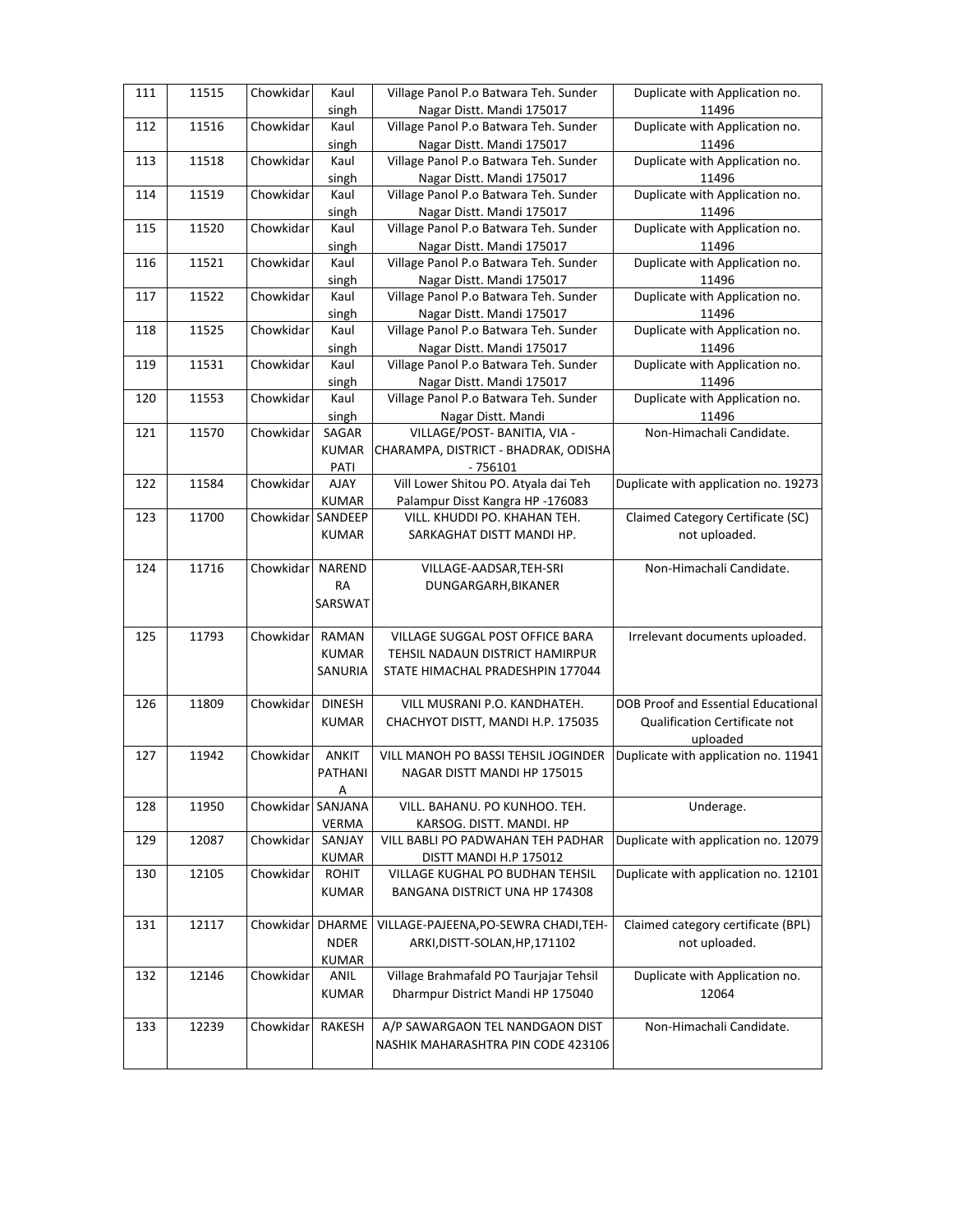| 134 | 12242 | Chowkidar         | <b>KRISHAN</b> | 261/45 JAMUNA VIHAR COLONY BSA                                                  | Non-Himachali Candidate.              |
|-----|-------|-------------------|----------------|---------------------------------------------------------------------------------|---------------------------------------|
|     |       |                   | <b>KUMAR</b>   | <b>ENGG COLLEGE ROAD MATHURA UTTAR</b>                                          |                                       |
|     |       |                   | SHARMA         | PRADESH281004                                                                   |                                       |
| 135 | 12267 | Chowkidar         | Abhishek       | Vpo dhoun kothi teh sadar distt bialspur                                        | Fee not verified.                     |
|     |       |                   |                |                                                                                 |                                       |
|     |       |                   | Kumar          |                                                                                 |                                       |
|     |       |                   | kaundal        |                                                                                 |                                       |
| 136 | 12311 | Chowkidar         | <b>UDAYBIR</b> | VILL DUHKI P O SEULTEHSIL DADA SIBA                                             | Duplicate with application no. 12307  |
|     |       |                   | SINGH          | DISTT KANGRAHP PIN 177112                                                       |                                       |
| 137 | 12346 | Chowkidar         | <b>NEHA</b>    | Village uldhar post office deot teh                                             | Underage                              |
|     |       |                   | <b>DEVI</b>    | multhan distt Kangra hp 176122                                                  |                                       |
| 138 | 12393 | Chowkidar SURENDE |                | VILLAGE RANA KAYAR PO KEDI TEHSIL                                               | Fee not verified.                     |
|     |       |                   | R              | CHOPAL DISTT SHIMLA HP 171210                                                   |                                       |
|     |       |                   |                |                                                                                 |                                       |
| 139 | 12488 | Chowkidar         | RAJ            | Ward No. 4 old chari road kotwali bazaar                                        | Claimed category certificate (SC) not |
|     |       |                   |                | dharamshala distt. kangra(H.P)                                                  | uploaded.                             |
|     |       |                   |                |                                                                                 |                                       |
| 140 | 12543 | Chowkidar         | <b>AMIT</b>    | Vill.kotwal lahar po. Sai teh.thural                                            | Time barred OBC Certificate           |
|     |       |                   | <b>MEHRA</b>   | dist.kangra pin code.176107                                                     |                                       |
| 141 | 12562 | Chowkidar         | Sourabh        | Village Gharyana, Post Office Sunni, Tehsil                                     | Bonafide Himachali Certificate not    |
|     |       |                   | Sharma         | Sunni, District Shimla, H.P. 171301                                             | Uploaded.                             |
|     |       |                   |                |                                                                                 |                                       |
| 142 | 12673 | Chowkidar         | <b>RAHMAT</b>  | VILL KOHU NICHLA PO KOHU TEH                                                    | Underage                              |
|     |       |                   | ALI            | RAMSHAHR DISTT SOLAN HP PIN 174102                                              |                                       |
|     |       |                   |                |                                                                                 |                                       |
|     |       |                   | CHAUHA         |                                                                                 |                                       |
|     |       |                   | N              |                                                                                 |                                       |
| 143 | 12712 | Chowkidar         | <b>DIKSHAN</b> | VILLAGE BHAD PO ANANDPUR TEHSIL                                                 | Underage                              |
|     |       |                   | T              | AND DISTT SHIMLA HP 171219                                                      |                                       |
|     |       |                   |                |                                                                                 |                                       |
| 144 | 12715 | Chowkidar         | Chetan         | Vpo Rohanda teh Nihri District Mandi HP                                         | Duplicate with application no. 12600  |
|     |       |                   | Kumar          | pin 175031                                                                      |                                       |
| 145 | 12761 | Chowkidar         | AYUSH          | House A-4 Annexy Radio station shimla-4                                         | <b>Illegible documents uploaded</b>   |
|     |       |                   |                |                                                                                 |                                       |
| 146 | 12899 | Chowkidar         | Krishan        | Vill tihal po dhasoli teh jawali Distt kangra                                   | Duplicate with application no.10344   |
|     |       |                   | Kumar          | hp 176021                                                                       |                                       |
| 147 | 12941 | Chowkidar         | ARJUN          | VILL ANSOLI PO MATOUR TEH KANGRA                                                | Claimed category certificate (OBC)    |
|     |       |                   | <b>SINGH</b>   | <b>PIN CODE 176001</b>                                                          | not uploaded.                         |
|     |       |                   |                |                                                                                 |                                       |
| 148 | 12963 | Chowkidar         | YOG RAJ        | VILLAGE DALOG POST OFFICE NARAIN                                                | D.O.B proof not uploaded.             |
|     |       |                   |                | TEHSIL RAMPUR BUSHAHR DISTT SHIMLA                                              |                                       |
|     |       |                   |                | HP 172022                                                                       |                                       |
| 149 | 13025 | Chowkidar         | Ruchika        | D/O - Sh. Pratap Singh, VPO - Boda, Teh. - Duplicate with application no. 13024 |                                       |
|     |       |                   |                |                                                                                 |                                       |
|     |       |                   |                | Palampur, Distt. - Kangra (HP) 176083                                           |                                       |
|     |       |                   |                |                                                                                 |                                       |
| 150 | 13053 | Chowkidar         | heem           | village sari po bhekhali kullu 175101                                           | Less Fee.                             |
|     |       |                   | singh          |                                                                                 |                                       |
| 151 | 13071 | Chowkidar         | YASHWA         | VILL DEOL, P.O SHAKRA, TEH KARSOG                                               | Claimed category certificate (SC) not |
|     |       |                   | <b>NT</b>      | DISTT MANDI PIN 175009                                                          | uploaded.                             |
|     |       |                   |                |                                                                                 |                                       |
| 152 | 13082 | Chowkidar         | Hem            | V/P/O Samrahan Teh Kotli Dist Mandi HP-                                         | DOB proof not uploaded.               |
|     |       |                   | Chand          | 175003                                                                          |                                       |
| 153 | 13104 | Chowkidar         | <b>VINESH</b>  | VILL LATWALA PO BAGORA TEH                                                      | <b>Irrelevant Claimed Category</b>    |
|     |       |                   | <b>KUMAR</b>   | PALAMPUR DIST KANGRA HP                                                         | Certificate(SC) Uploaded.             |
|     |       |                   |                |                                                                                 |                                       |
| 154 | 13117 | Chowkidar         | PANKAJ         | V.P.O KHANIYARA TEH. DHARAMSHALA                                                | Duplicate with application no. 13116  |
|     |       |                   | <b>KUMAR</b>   | DISTT. KANGRA H.P 176218                                                        |                                       |
|     |       |                   |                |                                                                                 |                                       |
| 155 | 13146 | Chowkidar         | SUNIL          | VILLAGE GHAMRARA, P.O. Soldha, teshil                                           | Duplicate with application no. 13141  |
|     |       |                   | <b>KUMAR</b>   | sadar bilaspur, pin no. 174032 himachal                                         |                                       |
|     |       |                   |                |                                                                                 |                                       |
|     |       |                   | <b>SHARMA</b>  | pradesh                                                                         |                                       |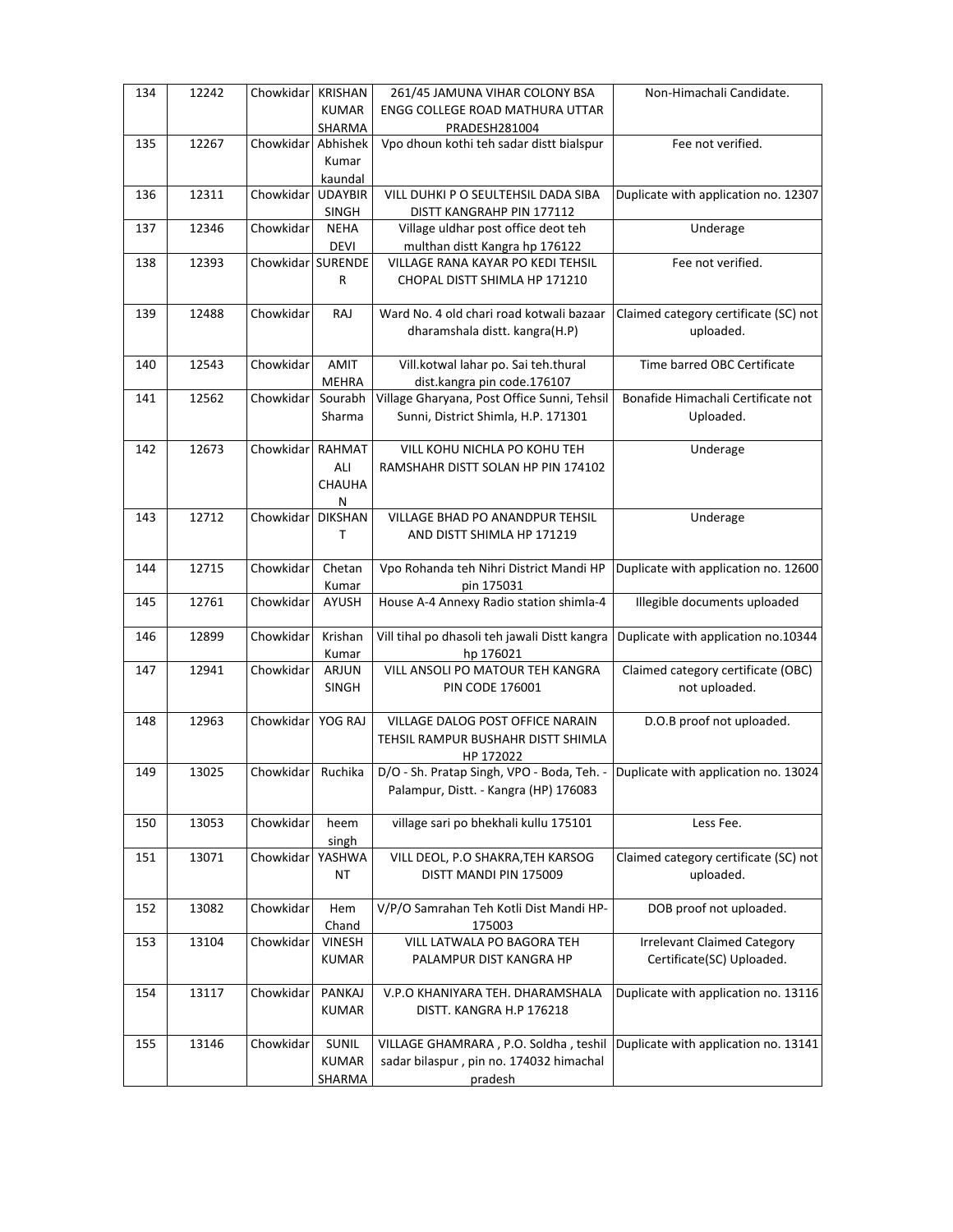| 156 | 13151 | Chowkidar           | <b>GAURAV</b> | VPO SEGLI TEH CHACHIOT DISTT MANDI                                               | Duplicate with application no. 13148 |
|-----|-------|---------------------|---------------|----------------------------------------------------------------------------------|--------------------------------------|
|     |       |                     | SHARMA        | H.P                                                                              |                                      |
| 157 | 13186 | Chowkidar SANDEEP   |               | VILLAGE PHAGURTA PO SANHOON TEH                                                  | Duplicate with application no. 13501 |
|     |       |                     | <b>KUMAR</b>  | PALAMPUR DISTT. KANGRAPIN 176093                                                 |                                      |
| 158 | 13245 | Chowkidar           | LAYAK         | VILL. PUNNI P.O. BHANTHAL TEH. KARSOG                                            | Duplicate with application no. 13247 |
|     |       |                     |               |                                                                                  |                                      |
|     |       |                     | <b>RAM</b>    | DISTT MANDI HP 175011                                                            |                                      |
|     |       |                     | <b>NEGI</b>   |                                                                                  |                                      |
| 159 | 13259 | Chowkidar           | ABHISHE       | V.P.O Dhaloon Tehsil Nagrota Bagwan                                              | Time barred OBC Certificate.         |
|     |       |                     | K             | Distric Kangra                                                                   |                                      |
|     |       |                     | CHAUDH        |                                                                                  |                                      |
|     |       |                     | ARY           |                                                                                  |                                      |
| 160 | 13274 | Chowkidar           | <b>PUSHPA</b> | Village bhatmanapo jabri tehsil dhami                                            | Duplicate with application no. 13276 |
|     |       |                     | DEVI          | district shimla                                                                  |                                      |
| 161 | 13309 | Chowkidar           | SAPNA         | VILL- KATHLA, P.O- JASSAL, TEH- KARSOG,                                          | Duplicate with application no. 10833 |
|     |       |                     |               | DISTT- MANDI HP175009                                                            |                                      |
| 162 | 13353 | Chowkidar           | <b>BRINDA</b> | Village Thogi P.o Tattapani Teh Karsog                                           | Duplicate with application no. 13315 |
|     |       |                     |               | Distt Mandi HP 175009                                                            |                                      |
| 163 | 13414 | Chowkidar           | PANKAJ        | VILL - REHRI GUSAN, PO - THOR NIWAR,                                             | Claimed category certificate (OBC)   |
|     |       |                     | <b>SHARMA</b> | RAJGARH SIRMAUR HP 173101                                                        | not uploaded.                        |
|     |       |                     |               |                                                                                  |                                      |
| 164 | 13590 | Chowkidar           | <b>ARUN</b>   | VILL RINJ PO LOHARA TEH BALH DISTT                                               | Duplicate with application no 13591  |
|     |       |                     | <b>KUMAR</b>  | <b>MANDI HP 175027</b>                                                           |                                      |
| 165 | 13592 | Chowkidar           | <b>BHUPEN</b> | VILLAGE BHUTHA, PO PANGNA, TEH                                                   | Fee not verified.                    |
|     |       |                     | <b>DER</b>    | KARSOG, DISTT MANDI HP, PIN 175046                                               |                                      |
|     |       |                     |               |                                                                                  |                                      |
| 166 | 13606 | Chowkidar           | Aditya        | Village Bagni PO Sidhbari Tehsil                                                 | Underage                             |
|     |       |                     | Kapoor        | Dharamshala Distt Kangra HP 176057                                               |                                      |
|     |       |                     |               |                                                                                  |                                      |
| 167 | 13629 | Chowkidar           | <b>KARTIK</b> | VILL CHALWYAN PO DARLAGHAT TEH ARKI                                              | Underage                             |
|     |       |                     | KAUNDAL       | DISTT SOLAN H.P. 171102                                                          |                                      |
|     |       |                     |               |                                                                                  |                                      |
| 168 | 13764 | Chowkidar           | SANJEEV       | C/O TULSI RAM BUILDING VILLAGE                                                   | Time Barred OBC Certificate.         |
|     |       |                     | <b>KUMAR</b>  | <b>BADASH POST OFFICE AG SHIMLA TEHSIL</b>                                       |                                      |
|     |       |                     |               | AND DISTRICT SHIMLA                                                              |                                      |
| 169 | 13770 | Chowkidar           | <b>DEEPAK</b> | VILLAGE SARIP/O GHANAGUGHAT TEHSIL                                               | Time barred BPL Certificate.         |
|     |       |                     | <b>VERMA</b>  | ARKI DISTT SOLAN PIN CODE 171102 HP                                              |                                      |
|     |       |                     |               |                                                                                  |                                      |
| 170 | 13784 | Chowkidar           | Ajay          | Vill.Barad Po Anni Tehsil Anni Distt Kullu (                                     | Duplicate with application no. 14554 |
|     |       |                     | Kumar         | HP)                                                                              |                                      |
| 171 | 13834 | Chowkidar           | VINAY         | VILLAGE AND POST ITURA DISTEC                                                    | Irrelevant document uploaded.        |
|     |       |                     |               | AYODHYA UTTAR PARDES                                                             |                                      |
|     |       |                     | <b>KUMAR</b>  |                                                                                  |                                      |
|     |       | Chowkidar           | PANDEY        |                                                                                  | Duplicate with application no. 13790 |
| 172 | 13906 |                     | KARAN         | VILLAGE- PLATA, POST OFFICE- OKHROO,                                             |                                      |
|     |       |                     |               | TEHSIL- ARKI, DISTRICT- SOLAN, HP                                                |                                      |
|     |       | Chowkidar           |               |                                                                                  |                                      |
| 173 | 13917 |                     | Abhishek      | Village Lanjyana Post office Gahli Tehsil                                        | Duplicate with application no. 13915 |
|     |       |                     | sharma        | Nadaun Distt Hamirpur Himachal pradesh                                           |                                      |
|     |       |                     |               | Pin code174405                                                                   |                                      |
| 174 | 13963 | Chowkidar           | Sidhant       | NABHA HOUSE BLOCK B/1 SET NO -10                                                 | Fee not submitted                    |
|     |       |                     |               | TYPE 1 SHIMLA HIMACHAL PRADESH                                                   |                                      |
|     |       |                     |               | 171004                                                                           |                                      |
| 175 | 14004 | Chowkidar Jugjeevan |               | Village Bharara PO Kumarsain Distt Shimla                                        | Claimed category certificate (OBC)   |
|     |       |                     | ram           | 172029                                                                           | not uploaded.                        |
|     |       |                     |               |                                                                                  |                                      |
| 176 | 14088 | Chowkidar           | PRAVEEN       | V. P. O Dharwas Teh Pangi Distt Chamba                                           | Fee not verified.                    |
|     |       |                     | <b>KUMAR</b>  | HP                                                                               |                                      |
| 177 | 14092 | Chowkidar           | Prem Dev      | Vill Batari PO Arhal Teh Rohru Distt Shimla Duplicate with application no. 14087 |                                      |
|     |       |                     |               | HP                                                                               |                                      |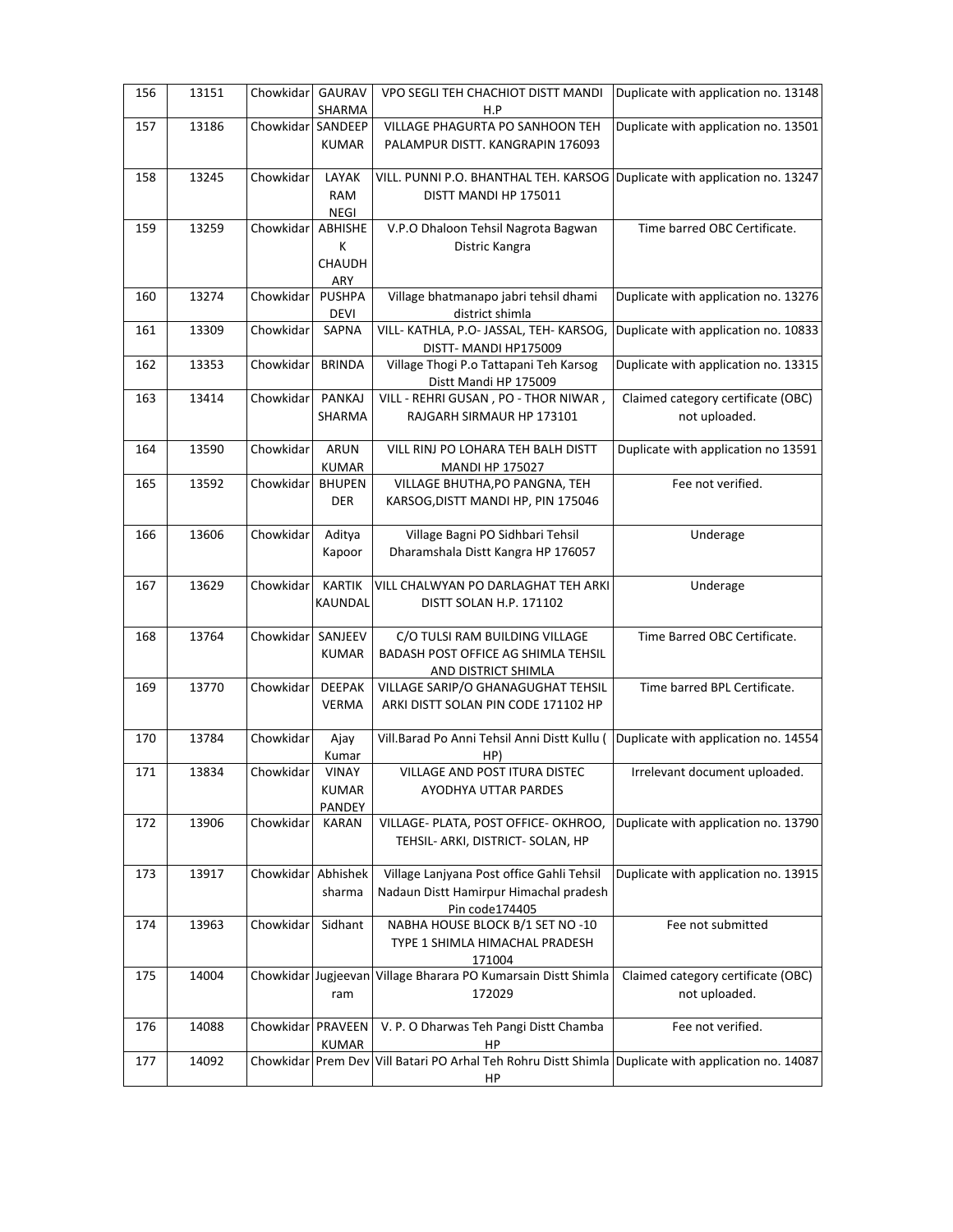| 178 | 14199 | Chowkidar         | <b>MUNISH</b><br><b>JARIAL</b> | Village Garola Post office garola tehsil<br>Bharmour District chamba H.p 176309                                 | Duplicate with application no. 13496                                             |
|-----|-------|-------------------|--------------------------------|-----------------------------------------------------------------------------------------------------------------|----------------------------------------------------------------------------------|
| 179 | 14299 | Chowkidar         | Sachin                         | Vpo kiyao teh rampur dist shimla                                                                                | Duplicate with application no. 14259                                             |
| 180 | 14300 | Chowkidar         | Parveen<br>Kumar               | Vill.Rajalg P.O. Thakur Dwara Teh.Pachhad<br>District Sirmour H.P 173024                                        | Duplicate with application no. 14314                                             |
| 181 | 14308 | Chowkidar         | Vishal                         | S/O: Onkar Singh, Ward no.3, Tehsil<br>kangra, Tarsuh (548), Kangra, Himachal<br>Pradesh - 176001               | DOB proof not uploaded and<br>underage.                                          |
| 182 | 14317 | Chowkidar         | PARVEEN                        | Vill.Rajalag PO THAKURDWARA<br>Teh.Pachhad District Sirmour H.P                                                 | Duplicate with application no. 14314                                             |
| 183 | 14393 | Chowkidar shubham | kumar<br>daroch                | VILLAGE VIKAS NAGARpo daruhi teh and<br>dist. hamirpur                                                          | DOB proof and essentialeducational<br>qualification certificate not<br>uploaded. |
| 184 | 14419 | Chowkidar         | Kanika<br>Dogra                | Dhauladhar Colony Maranda Palampur<br>district Kangra Himachal Pradesh pin-<br>176102                           | Underage.                                                                        |
| 185 | 14488 | Chowkidar         | LEKHDHA<br><b>RI</b><br>PASWAN | 82 Chaithi chouparan hazaribagh<br>jharkhand India                                                              | Non-Himachali Candidate.                                                         |
| 186 | 14507 | Chowkidar         | <b>HITESH</b>                  | VILLAGE RANA KAYAR PO KEDI TEHSIL<br>NERWA DISTT SHIMLA HP 171210                                               | Fee not verified.                                                                |
| 187 | 14586 | Chowkidar         | Vishal                         | Ward no.3 Tehsil kangra TarsuhKangra<br>Himachal Pradesh - 176001                                               | Duplicate with application no. 14308                                             |
| 188 | 14595 | Chowkidar         | Subhash<br>chand               | Village.tiun khas .teh.ghumarwin<br>distt.bilaspur.post office kothi 174021                                     | Fee not verified.                                                                |
| 189 | 14607 | Chowkidar         | <b>OM</b><br><b>PRAKASH</b>    | VPO SARAHANTEH NIRMAND DISTT<br>KULLUHP                                                                         | Claimed category certificate (SC) not<br>uploaded.                               |
| 190 | 14610 | Chowkidar         | ANIL<br><b>KUMAR</b>           | VPO SARAHANTEH NIRMAND DISTT<br>KULLUHP                                                                         | Claimed category certificate (SC) not<br>uploaded.                               |
| 191 | 14702 | Chowkidar         | RAVI<br><b>KUMAR</b>           | VILLAGE BHUPPUR POST OFFICE PAONTA<br>SAHIB DISTT SIRMOUR H.P 173025                                            | Claimed category certificate (OBC)<br>not uploaded.                              |
| 192 | 14722 | Chowkidar         | KAILASH<br>CHAND<br>YADAV      | WARD NO 28 NINDOLA KHEJROLI JAIPUR                                                                              | Non-Himachali Candidate.                                                         |
| 193 | 14811 | Chowkidar         | <b>TARA</b><br>CHAND           | VILL-KAREACH, PO GHANAHATTI, TEH &<br>DISTT SHIMLA PIN CODE-171011                                              | Fee not verified.                                                                |
| 194 | 14829 | Chowkidar         | Om<br>Prakash                  | Son of Sh Amar Chand HNo 465 Ward 3<br>Jhanda Ji Mohalla Shimla Road Nahan<br>District Sirmaur Himachal Pradesh | Duplicate with application no. 12804                                             |
| 195 | 14890 | Chowkidar         | <b>MOHAN</b><br><b>KRISHAN</b> | VILLAGE SUKRALA PO PANYALI TEH<br>GALORE DISTT HAMIRPUR (HP) 177040                                             | Duplicate with application no. 16943                                             |
| 196 | 14922 | Chowkidar         | PARVEEN<br><b>KUMAR</b>        | VILLAGE HARA PO FATEHPUR TEHSIL<br>FATEHPUR DISTT KANGRA STATE<br>HIMACHAL PRADESH PIN CODE 176053              | Claimed category certificate (SC) not<br>uploaded.                               |
| 197 | 14957 | Chowkidar         | Happy<br>Chandel               | Village-Malheri, PO-Mahori, Tehsil-<br>Theog, District-Shimla 171220                                            | Less fee                                                                         |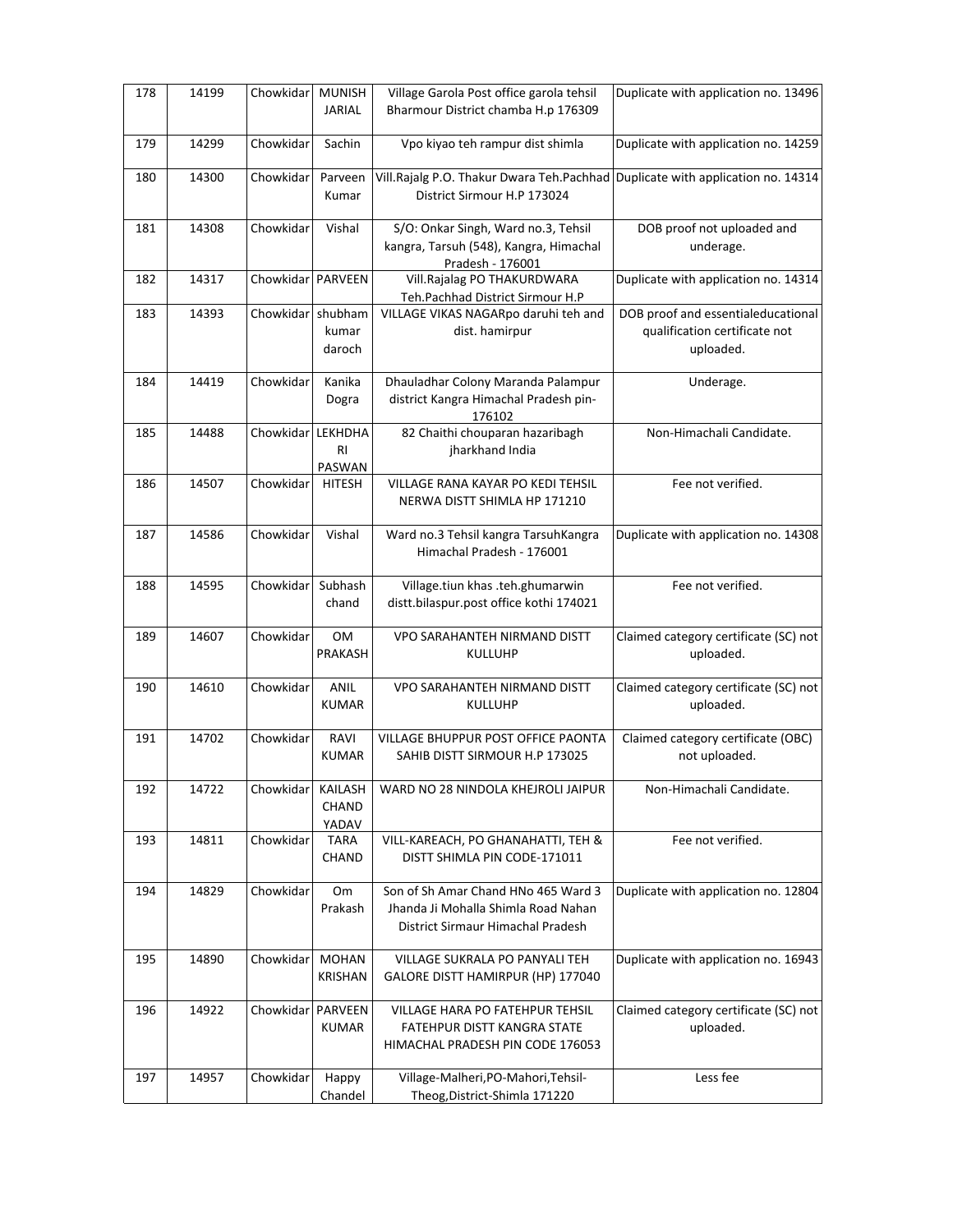| 198 | 14977 | Chowkidar | Happy                         | Village-malheri, PO-mahorim, Tehsil-                           | Duplicate with application no. 14957     |
|-----|-------|-----------|-------------------------------|----------------------------------------------------------------|------------------------------------------|
|     |       |           | Chandel                       | theog, District-shimla-171220                                  |                                          |
| 199 | 14991 | Chowkidar | ankush                        | village lettar chawli PO- jaihar pachhad                       | Duplicate with application no. 14985     |
|     |       |           | panwar                        | sirmaur HP173024                                               |                                          |
| 200 | 15010 | Chowkidar | Happy                         | Village-Malheri, Po-Mahori, Teh-                               | Duplicate with application no. 14957     |
|     |       |           | Chandel                       | Theog, District-shimla-171220                                  |                                          |
| 201 | 15030 | Chowkidar | <b>MANOJ</b><br><b>KUMAR</b>  | Vill dehi po rangas teh nadaun dist<br>Hamirpur pincode 177048 | Time barred OBC certificate.             |
| 202 | 15075 | Chowkidar | SHUBHA                        | VILLAGE DAR POST OFFICE CHANDRUHI,                             | Claimed category certificate (SC) not    |
|     |       |           | M                             | TEHSIL BHORANJ, DISTT HAMIRPUR(H.P)                            | uploaded.                                |
|     |       |           |                               | 177024                                                         |                                          |
|     | 15079 | Chowkidar | PAWAN                         | vpo jaghori tehsil rampur bushahr distt.                       | Fee not verified.                        |
| 203 |       |           | <b>KUMAR</b>                  | shimla hp pin no 172101                                        |                                          |
| 204 | 15136 | Chowkidar | Zaan                          | Vpo sanghani teshil salooni district                           | Fee not verified.                        |
|     |       |           |                               |                                                                |                                          |
|     |       |           | mohd                          | chamba hp 176320<br>VPO soldha teh Sadar district bilaspur pin |                                          |
| 205 | 15232 | Chowkidar | <b>VINEET</b><br><b>KUMAR</b> | code 174032                                                    | Duplicate with application no.<br>15236. |
| 206 | 15236 | Chowkidar | <b>VINEET</b>                 | VPO soldha teh Sadar district bilaspur pin                     | Time barred (BPL) certificate.           |
|     |       |           | <b>KUMAR</b>                  | code 174032                                                    |                                          |
| 207 | 15339 | Chowkidar | KULDEEP                       | Vill Bhakha P.O Nihri Teh Nihri Distt Mandi                    | Less fee                                 |
|     |       |           |                               |                                                                |                                          |
|     | 15365 | Chowkidar | <b>KUMAR</b><br>RAVINDE       | (H.P) 175038<br>Village-Kamsehra, Post office-Jarol, Tehsil-   | DOB Proof not uploaded                   |
| 208 |       |           |                               |                                                                |                                          |
|     |       |           | <b>R SINGH</b>                | Sundernagar, district-Mandi, pin code-                         |                                          |
|     |       |           |                               | 175018, Himachal Pradesh                                       |                                          |
|     |       |           |                               |                                                                |                                          |
| 209 | 15369 | Chowkidar | ANIL                          | Anil chauhan, S/O Sh. Bhim Singh, VILL.                        | Duplicate with Application no.           |
|     |       |           | CHAUHA                        | Siyanri, P.O.Timbi, Teh. Shilai, sirmaur HP                    | 15360                                    |
|     |       |           | ${\sf N}$                     | 173027                                                         |                                          |
| 210 | 15376 | Chowkidar | VIJAY                         | VILLAGE KAHLA NERI, POST OFFICE KAHLA                          | DOB Proof & Essential Educational        |
|     |       |           | <b>KUMAR</b>                  | TEHSIL KANDAGHAT, DISTT. SOLAN H.P.                            | Qualification Certificate not            |
|     |       |           |                               | PIN-173207                                                     | uploaded                                 |
| 211 | 15441 | Chowkidar | <b>HEENA</b>                  | Village Mandyallu, Post Office Basantpur,                      | Underage                                 |
|     |       |           | <b>VERMA</b>                  | Tehsil Sunni, Distt. Shimla (H.P.) 171018                      |                                          |
|     |       |           |                               |                                                                |                                          |
| 212 | 15460 | Chowkidar | SUNIL                         | VILL-PATTA PO JAINAGAR, TEH-ARKI,                              | Fee not verified.                        |
|     |       |           | <b>KUMAR</b>                  | DISTT-SOLAN, HP                                                |                                          |
| 213 | 15484 | Chowkidar | <b>BITTU</b>                  | VILLAGE HARAD PO MEHWA TEHSIL                                  | DOB Proof & Essential Educational        |
|     |       |           |                               | DEHRA DISTT KANGRA 176028                                      | Qualification Certificate not            |
|     |       |           |                               |                                                                | uploaded                                 |
| 214 | 15511 | Chowkidar | Ajay                          | Vill konsal po bassi                                           | Claimed Category Certificate (OBC)       |
|     |       |           | Kumar                         |                                                                | not uploaded                             |
|     |       |           |                               |                                                                |                                          |
| 215 | 15548 | Chowkidar | LOVELY                        | VILL. KHAJURNU, P.O. KACHHERA, TEHSIL                          | Duplicate with Application no.           |
|     |       |           |                               | JAISINGHPUR, DISTT KANGRA 176076                               | 15545                                    |
|     |       |           |                               |                                                                |                                          |
| 216 | 15550 | Chowkidar | ABHISHE                       | VILLAGE PANSAI PO BUDHAN TEHSIL                                | Duplicate with Application no.           |
|     |       |           | К                             | BANGANA UNA HP 174308                                          | 15547                                    |
|     |       |           | <b>THAKUR</b>                 |                                                                |                                          |
| 217 | 15561 | Chowkidar | <b>CHIKNA</b>                 | VILL. KHOLED PO. GHARED TEH.                                   | Overage                                  |
|     |       |           | RAM                           | BHARMOUR DISTT. CHAMBA PIN 176315                              |                                          |
|     |       |           |                               |                                                                |                                          |
| 218 | 15563 | Chowkidar | <b>CHIKNA</b>                 | VILL. KHOLED PO GHARED TEH.                                    | Duplicate with Application no.           |
|     |       |           | RAM                           | BHARMOUR DISTT. CHAMBA 176315                                  | 15561                                    |
| 219 | 15599 | Chowkidar | SHUBHA                        | Village shinti post office Ganvi tehsil                        | Duplicate with Application no.           |
|     |       |           | M                             | rampur bsr district shimla pincode 172101                      | 15597                                    |
|     |       |           |                               |                                                                |                                          |
| 220 | 15602 | Chowkidar | SHUBHA                        | hp<br>VILLAGE SHINTI POST OFFICE GANVI                         | Duplicate with Application no.           |
|     |       |           |                               |                                                                |                                          |
|     |       |           | M                             | TEHSIL RAMPUR BSR DISTRICT SHIMLA                              | 15597                                    |
|     |       |           |                               | <b>PINCODE 172101 HP</b>                                       |                                          |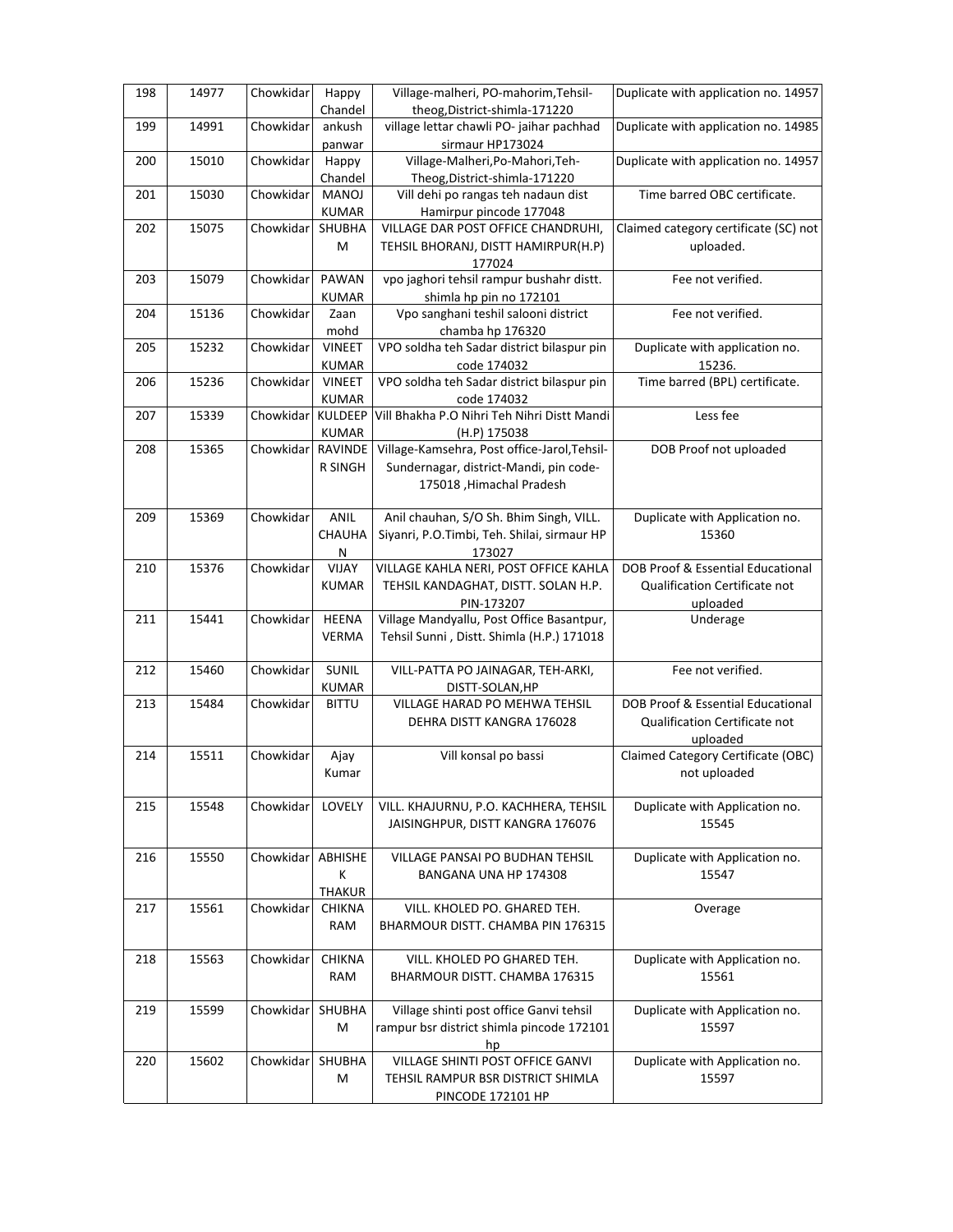| 221 | 15626 | Chowkidar         | Kuldeep                       | V.P.O. Sainj Teh. Theog Distt. Shimla                                                                        | Fee not verified.                                                                |
|-----|-------|-------------------|-------------------------------|--------------------------------------------------------------------------------------------------------------|----------------------------------------------------------------------------------|
| 222 | 15627 | Chowkidar         | Pradeep                       | VILLAGE AND POST OFFICE SEEMA TEH<br>ROHRU DISTT SHIMLA HP 171207                                            | DOB proof & Claimed Category<br>Certificate (SC) not uploaded.                   |
| 223 | 15676 | Chowkidar         | <b>ANIL</b><br><b>KUMAR</b>   | VPO CHAHRI TEH NAGROTA BAGWAN<br><b>DISTT KANGRA</b>                                                         | Claimed Category Certificate (OBC)<br>not uploaded                               |
| 224 | 15704 | Chowkidar         | <b>VIRENDE</b><br>R<br>SHARMA | Vill- Ghayana, PO-Palog, teh - Arki, Distt -<br>Solan                                                        | Fee not verified.                                                                |
| 225 | 15716 | Chowkidar         | RANBIR<br>SINGH               | VILL. PEH PO. NANGAL TEH. FATEHPUR<br>DISTT. KANGRA H.P.                                                     | Claimed Category Certificate (OBC)<br>not uploaded                               |
| 226 | 15719 | Chowkidar         | <b>RANBIR</b><br>SINGH        | VILL. PEH PO. NANGAL TEH. FATEHPUR<br>DISTT. KANGRA HP.                                                      | Duplicate with Application no.<br>15716                                          |
| 227 | 15784 | Chowkidar         | MANJIT<br><b>KUMAR</b>        | VPO DEHAR TEH SUNDER NAGAR DISTT<br>MANDI HP 175030                                                          | DOB proof and essentialeducational<br>qualification certificate not<br>uploaded. |
| 228 | 15840 | Chowkidar         | RAVINDE<br>R KUMAR            | VILL BUGHAR PO BHIUNKHARI TEH<br>NALAGAHR DISTT SOLAN (H.P) 174102                                           | Claimed Category Certificate (SC)<br>not uploaded                                |
| 229 | 15844 | Chowkidar         | <b>ROHIT</b><br><b>KUMAR</b>  | SANWLA 12/116 P/O PANESH TEH. &<br>DISTT. SHIMLA HIMACHAL PRADESH INDIA<br><b>PIN COAD 171011</b>            | Duplicate with application no.<br>15845.                                         |
| 230 | 15867 | Chowkidar         | REETA<br><b>KUMARI</b>        | Vill.Chawel p o lagauti teh. Anni distt.kullu<br>Himachal Pradesh                                            | Duplicate with application no.<br>15860                                          |
| 231 | 15901 | Chowkidar         | Chaman<br>Lal                 | CHAMAN LAL VILLAGE BIALA POST OFFICE<br>NANDI TEHSIL CHACHYIOT DISTRICT<br>MANDI HIMACHAL PRADESH PIN 175124 | Time Barred OBC certificate                                                      |
| 232 | 15928 | Chowkidar         | ABHISHE<br>K                  | VILL KALU DI HATT, TEH PALAMPUR,<br>MARANDA 258, KANGRA, HIMACHAL<br>PRADESH-176102                          | Duplicate with application no.<br>16607.                                         |
| 233 | 15963 | Chowkidar         | RAKESH<br><b>KUMAR</b>        | D-90 ISHWAR COLONY ARJUN PARK<br>NAJAFGARH SOUTH WEST DELHI 110043                                           | Non-Himachali Candidate.                                                         |
| 234 | 15974 | Chowkidar         | LOKESH                        | VILL. KANDHOL P.O GOHAR TEHSIL<br>CHACHYOT DISTT. MANDI HO                                                   | Fee not verified.                                                                |
| 235 | 16042 | Chowkidar SANDEEP | YADAV                         | VILLAGE MUKHIYA KA KHIRAK POST<br>KHAIRA TEHSIL MOHANGARH DISTRICT<br>TIKAMGARH M.P.                         | Underage                                                                         |
| 236 | 16075 | Chowkidar         | SUMEEL<br><b>SINGH</b>        | VILL JABAL P.O GUSHALITEHSIL CHIRGAON<br>DISTT. SHIMLA H.P PIN CODE 171208                                   | Duplicate with application no.<br>16077.                                         |
| 237 | 16098 | Chowkidar         | <b>DIMPLE</b><br>THAKUR       | Vpo. bhatoli kalan teh.baddi                                                                                 | Fee not verified.                                                                |
| 238 | 16318 | Chowkidar         | KULDEEP                       | VILL DISWANI P.O.KALOTI TEH CHIRGAON<br>SHIMLA HP                                                            | Claimed Category Certificate (OBC)<br>not uploaded                               |
| 239 | 16393 | Chowkidar         | SONU<br><b>KUMAR</b>          | VPO DHO TEH BHORANJ DISTT HAMIRPUR                                                                           | Claimed category certificate (SC) not<br>uploaded.                               |
| 240 | 16403 | Chowkidar         | SANJEEV<br>KUMAR              | Vill. Mundi kalan p.o.kuftu teh. Kandaghat<br>distt. Solan HP                                                | Incomplete discharge certificate<br>uploaded.                                    |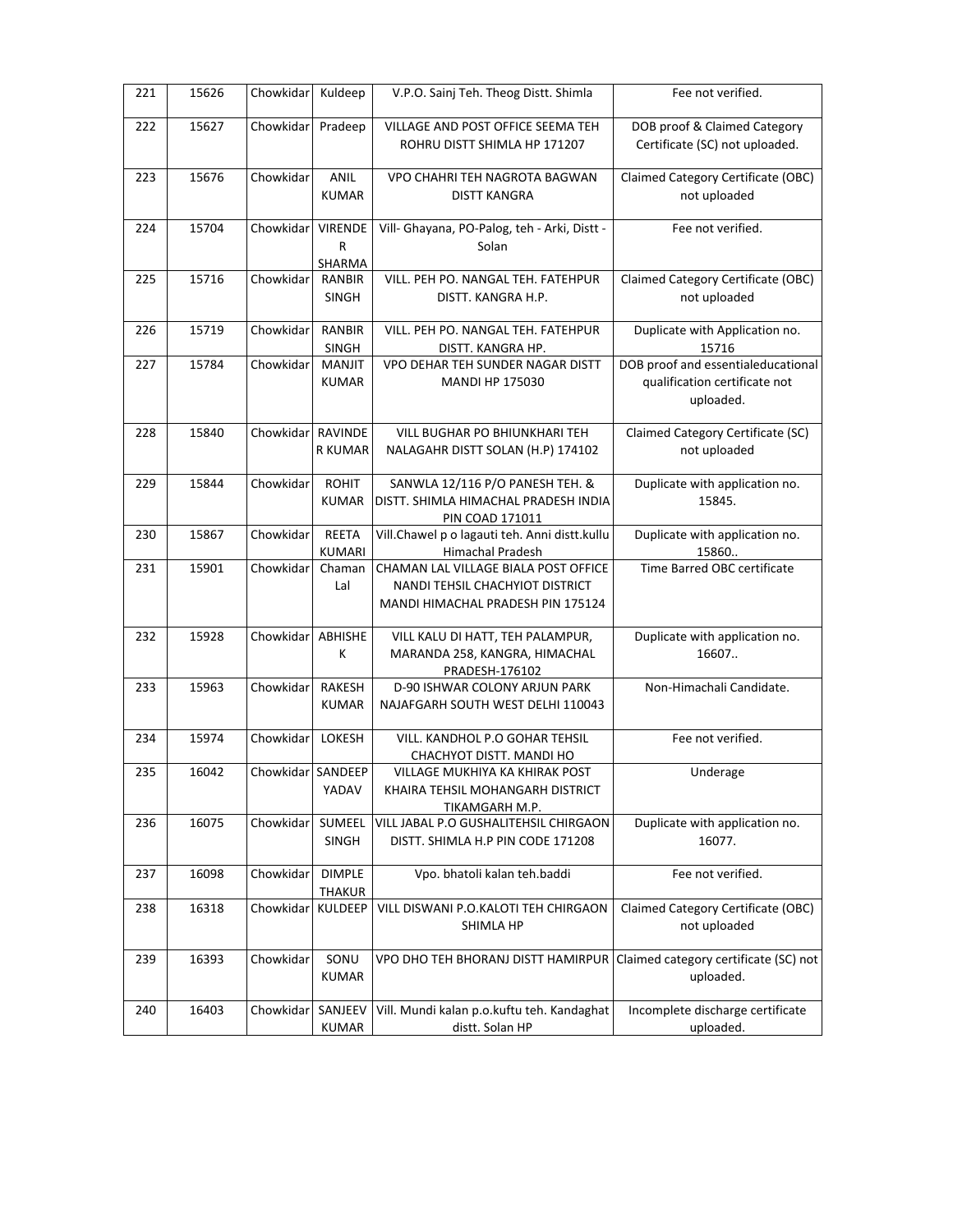| 241 | 16409 | Chowkidar         | Ankit<br>kumar                      | VILLAGE KHIURI DOM PO RAJGARHTEH<br><b>BALH DISTT MANDI</b>                                                                                    | DOB Proof, Essential Educational<br>Qualification and Claimed category<br>certificate (SC) not uploaded. |
|-----|-------|-------------------|-------------------------------------|------------------------------------------------------------------------------------------------------------------------------------------------|----------------------------------------------------------------------------------------------------------|
| 242 | 16416 | Chowkidar         | <b>KRISHAN</b><br><b>KANT</b>       | <b>VPO BHAGER TEH GHUMARWIN DISTT</b><br><b>BILASPUR HP</b>                                                                                    | Less fee                                                                                                 |
| 243 | 16503 | Chowkidar         | SANJEEV<br><b>KUMAR</b>             | VILL SAILPAB PO KULAG TEH KUPVI DISTT<br>SHIMLA HP                                                                                             | Claimed Category Certificate (BPL)<br>not uploaded.                                                      |
| 244 | 16635 | Chowkidar         | SHUBHA<br>M                         | VILLAGE SHINTI POST OFFICE GANVI<br>TEHSIL RAMPUR DISTRICT SHIMLA 172101<br>ΗP                                                                 | Duplicate with Application no.<br>15597                                                                  |
| 245 | 16719 | Chowkidar         | Jatin<br>verma                      | Vill panjel, post office bathalang, tehsil<br>arki, district solan, pin code 173208 HP                                                         | Fee not verified.                                                                                        |
| 246 | 16744 | Chowkidar NARENDE | R KUMAR                             | Village Bathmama PO Jabri Teh and<br>District Shimla-171103                                                                                    | Less fee submitted.                                                                                      |
| 247 | 16758 | Chowkidar         | <b>KAPIL</b><br><b>DEV</b>          | VILL-AMBOYA P.O-RAJPUR TEHA-PAONTA<br>SAHIB DISST-SIRMOUR(HP)                                                                                  | Fee not verified.                                                                                        |
| 248 | 16797 | Chowkidar         | <b>DEEPAK</b><br><b>JISHTU</b>      | VILL- lauga. TEH- kumarsain PO.- virgarh<br>DISTT.- shimla                                                                                     | Fee not verified.                                                                                        |
| 249 | 16798 | Chowkidar         | Ravinder<br>Singh                   | Devinagar paonta sahib                                                                                                                         | DOB proof and essential<br>qualification certificate not<br>uploaded.                                    |
| 250 | 16838 | Chowkidar         | Rajat<br>Kashyap                    | PalampurRajpur                                                                                                                                 | DOB proof and Essential educational<br>certificate not uploaded.                                         |
| 251 | 16839 | Chowkidar         | ARVIND<br><b>KUMAR</b>              | C/O BALWANT SINGH, VILLAGE LAHRU<br>POST OFFICE SALAN, TEHSIL THURAL,<br>KANGRA, HIMACHAL PRADESH, 176101                                      | DOB proof and Essential<br>qualification certificate not<br>uploaded.                                    |
| 252 | 16878 | Chowkidar         | <b>NITESH</b><br><b>KUMAR</b>       | VILLAGE BAKHLUNHI PO BAKHROT TEHSIL<br>KARSOG DISTT MANDI HP                                                                                   | Less fee submitted.                                                                                      |
| 253 | 16879 | Chowkidar         | <b>NITESH</b><br><b>KUMAR</b>       | VILLAGE BAKHLUNHI PO BAKHROT TEHSIL<br>KARSOG DISTT MANDI HP                                                                                   | Duplicate with application no.<br>16878.                                                                 |
| 254 | 16897 | Chowkidar         | <b>REETU</b><br><b>BHARDW</b><br>AJ | Village Kanlog P.O Banah Ki Ser Teh.<br>Pachhad Dist. Sirmaur 173024                                                                           | DOB proof not uploaded.                                                                                  |
| 255 | 16899 | Chowkidar         | <b>JASBIR</b><br><b>KUMAR</b>       | <b>VILLAGE CHAMARKAR DISTT HAMIRPUR</b><br>HP                                                                                                  | Bonafide Himachali certificate not<br>uploaded.                                                          |
| 256 | 16940 | Chowkidar         | <b>RAJINDER</b><br><b>KUMAR</b>     | VILL KHERI PO TRILOKPUR TEH NAHAN<br>DISTT SIRMOUR PIN 173030                                                                                  | Claimed category certificate (ST) not<br>uploaded.                                                       |
| 257 | 16945 | Chowkidar         | <b>DEEPAK</b>                       | VPO Nangal KHURD TEHSIL HAROLI DISTT<br>UNA (HP)                                                                                               | Claimed category certificate (SC) not<br>uploaded.                                                       |
| 258 | 16954 | Chowkidar         | GOLDY                               | VILL THARU PO NAGROTA BAGWANDISTT.<br>KANGRA HP 176047                                                                                         | Claimed category certificate (OBC)<br>not uploaded.                                                      |
| 259 | 16981 | Chowkidar         | <b>JAGPAL</b><br>SINGH              | JAGPAL SINGH S/O KARTAR CHAND VILL<br>UPPER SIHOTUPosts office ATIYALA DAI<br>TEH PALAMPUR DISTRICT KANGRA<br>HIMACHAL PRADESH PIN CODE-176083 | Time Barred OBC certificate                                                                              |
| 260 | 17042 | Chowkidar         | GIAN<br><b>CHAND</b>                | Vill. Badahin P.O kot tehsil Sarkaghat Distt.<br>Mandi 175034                                                                                  | Claimed category certificate (SC)<br>not uploaded.                                                       |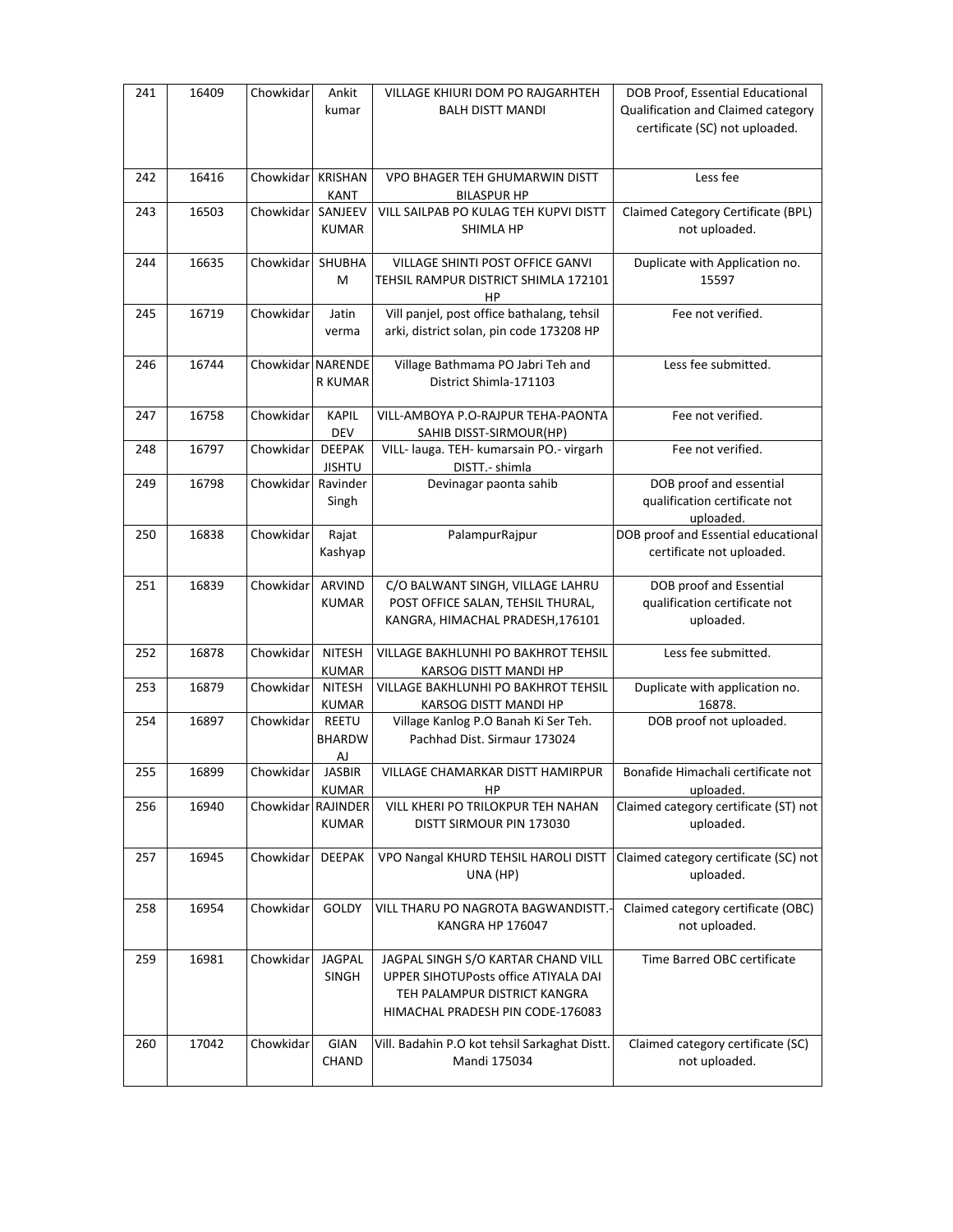| 261 | 17081 | Chowkidar          | Jyoti<br>chandel              | village pargi post office smaila Teh.<br>Baldwara Distt mandi himachal pradesh                        | <b>DOB Proof and Educational</b><br>qualification certificate not |
|-----|-------|--------------------|-------------------------------|-------------------------------------------------------------------------------------------------------|-------------------------------------------------------------------|
|     |       |                    |                               |                                                                                                       | uploaded.                                                         |
| 262 | 17181 | Chowkidar          | <b>ARUN</b>                   | Vill. Kalahar P.O. kiar teh. Theog dist.                                                              | Fee not verified.                                                 |
|     |       |                    | SHARMA                        | Shimla H.P. 171220                                                                                    |                                                                   |
| 263 | 17222 | Chowkidar          | RAJAT                         | VILL KOTI MAVGA PO EH RAJGARH DISTT<br><b>SIRMAUR HP 173101</b>                                       | DOB proof and Essential educational<br>certificate not uploaded.  |
| 264 | 17223 | Chowkidar          | <b>RAJAT</b>                  | VILL KOTI MAVGA PO EH RAJGARH DISTT<br><b>SIRMAUR HP 173101</b>                                       | Duplicate with application no.<br>17222.                          |
| 265 | 17229 | Chowkidar          | <b>JASWIND</b><br>ER          | VILL MEHSI PLASSI PO AND TEH<br>NALAGARH DISTT SOLAN HP 174101                                        | DOB proof not uploaded.                                           |
| 266 | 17340 | Chowkidar          | <b>BITTU</b>                  | VILLAGE JANGAL DALI PO KANDROUR<br>TEHSIL SADAR DISTT BILASPUR HP                                     | Claimed category certificate (SC) not<br>uploaded.                |
| 267 | 17407 | Chowkidar          | Gulmu<br>Ram                  | Vill Kulgoan PO Jangla Teh Chirgaon Distt<br>Shimla HP 171214                                         | Claimed category certificate (SC) not<br>uploaded.                |
| 268 | 17447 | Chowkidar          | PRAVEEN<br><b>KUMAR</b>       | WARD NO 7 TEH ARKI DISTT SOLAN HP                                                                     | Claimed category certificate (BPL)<br>not uploaded.               |
| 269 | 17499 | Chowkidar          | <b>BHED</b><br><b>RAM</b>     | Village Purandhar Po Nagwain Tehsil Aut<br>Distt Mandi Himachal 175121                                | Duplicate with application no. 17499                              |
| 270 | 17530 | Chowkidar          | Himansh<br>u                  | Village Garh basdi po malkher teh<br>palampur dist kangra pin 176093                                  | Duplicate with application no. 9145                               |
| 271 | 17535 | Chowkidar          | <b>INDER</b><br>DEV           | Village Dhanachh, P/o Shilhibagi,<br>Teh.Thunag, Distt. Mandi(Himachal<br>Pradesh) 175035             | Fee not verified.                                                 |
| 272 | 17560 | Chowkidar          | AKSHAY                        | Vpo Darkoti Tehsil kotkhai disst shimla<br>Himachal Pradesh Pin no 171202                             | Fee not verified.                                                 |
| 273 | 17561 | Chowkidar          | AKSHAY                        | Vpo Darkoti Tehsil kotkhai disst shimla<br>Himachal Pradesh Pin no 171202                             | Duplicate with application no 17560                               |
| 274 | 17562 | Chowkidar          | Mukesh<br>Kumar               | VILL JOLI PO BAGGI TEH BALH DISTT<br><b>MANDI HP 175027</b>                                           | Fee not verified.                                                 |
| 275 | 17593 | Chowkidar          | <b>SUNNY</b><br><b>KUMAR</b>  | VPO THEHAR TEHSIL KANGRA DISTRICT<br><b>KANGRA 176068</b>                                             | Duplicate with application no17592                                |
| 276 | 17626 | Chowkidar KULDEEP  | <b>KUMAR</b>                  | Village Dhamrol P.O Dhamrol Teh.Bhoranj Duplicate with application no. 13299<br>Distt Hamirpur 177024 |                                                                   |
| 277 | 17675 | Chowkidar          | ABHISHE<br>К                  | Village Loharal Post office Bindravan Teh<br>Palampur Distt Kangra                                    | Duplicate with application no. 18081                              |
| 278 | 17676 | Chowkidar          | AMIT<br><b>KUMAR</b>          | VILL.GHAT KUMHALA PO.SHARDAGHAT<br>TEH.KANDAGHAT DISTT.SOLAN HP                                       | Duplicate with application no. 17671                              |
| 279 | 17720 | Chowkidar          | NEERAJ<br><b>KUMAR</b>        | B2/61 MADANPUR KHADAR J.J. COLONY<br>NEAR BY KALINDI KUNJ THANA SOUTH<br>DELHI, DELHI-110076          | Bonafide Himachali certificate not<br>uploaded.                   |
| 280 | 17734 | Chowkidar          | Pankaj                        | Village Pawli P.O. Rohru Tehsil Rohru<br>Distt. Shimla HP                                             | DOB proof not uploaded.                                           |
| 281 | 17755 | Chowkidar YASH PAL |                               | VILL KATLI PO DOLI TEHSIL RAMSEHR<br><b>DISTT SOLAN</b>                                               | DOB proof and claimed category<br>certificate (SC) not uploaded.  |
| 282 | 17869 | Chowkidar          | <b>SACHIN</b><br><b>KUMAR</b> | VILLAGE DATTWAR POST-OFFICE<br>SANDHOL TEHSIL SANDHOL DISTTI MANDI                                    | Fee not verified.                                                 |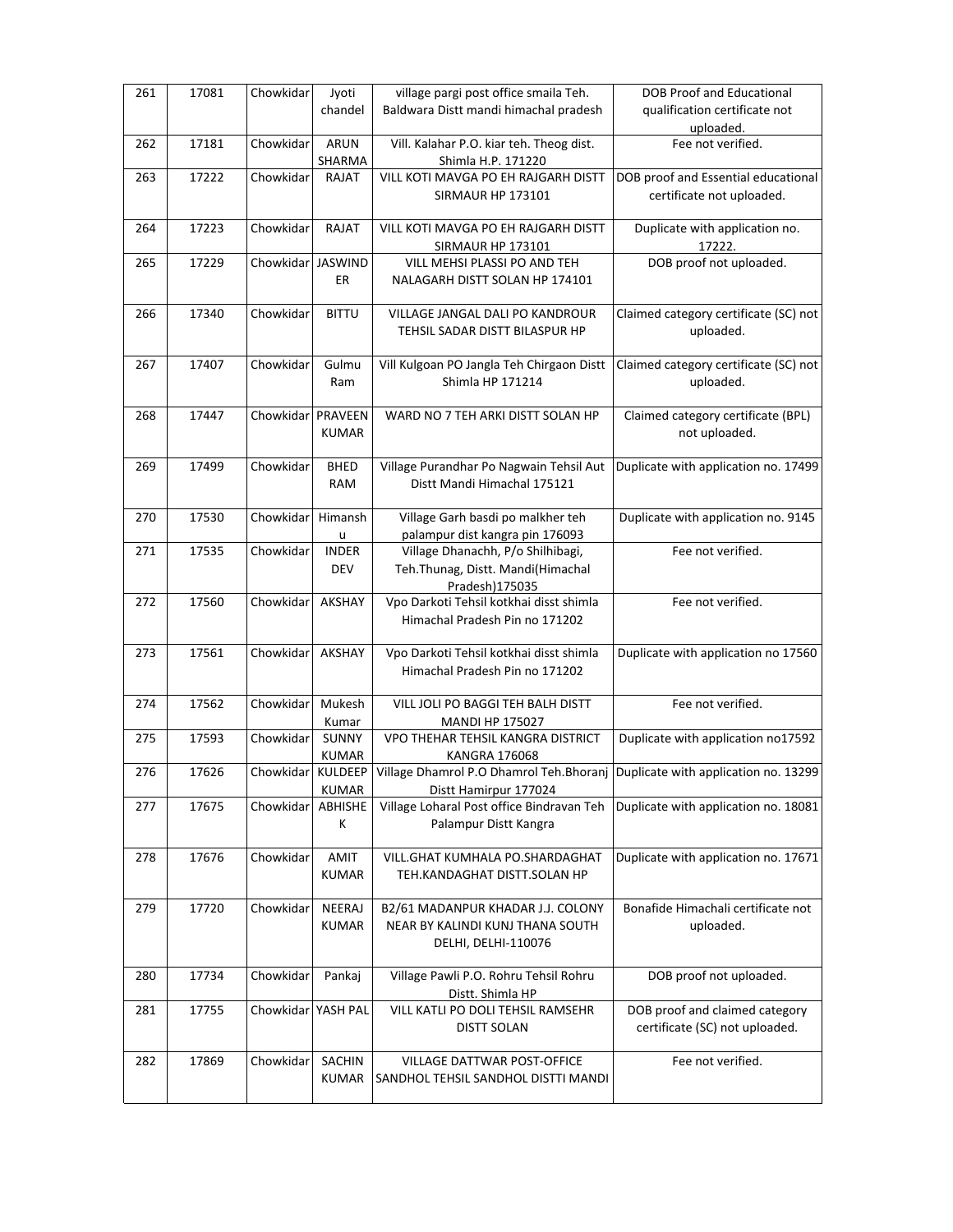| 283 | 17885 | Chowkidar             | <b>PRATAP</b><br><b>SINGH</b>  | VILLAGE MANJGAON PO.SHADHAR TEH<br>RAMPUR DISTT SHIMLA HP 172102                 | Illegible claim category certificate<br>(SC) uploaded. |
|-----|-------|-----------------------|--------------------------------|----------------------------------------------------------------------------------|--------------------------------------------------------|
| 284 | 18009 | Chowkidar             | Monika<br>Bhandari             | Bhandari niwas near svm school<br>Bhattakufar kamla nagar 06                     | Duplicate with Application no.<br>18005                |
| 285 | 18060 | Chowkidar             | Shubham<br>Dhiman              | Village Bharoli Bhagour Post Office Jalan<br>Tehsil Nadaun District Hamirpur     | Claimed category certificate (SC) not<br>uploaded.     |
| 286 | 18116 | Chowkidar             | Punit<br>Kumar<br>dubey        | Village+post- Lakhandihara, BLOCK-<br>Dumraon, DIST-BUXAR, STATE-BIHAR.          | Underage and non-Himachali<br>candidate.               |
| 287 | 18146 | Chowkidar             | Satish<br>Kumar                | Vill Hukkal PO Longni Teh Dharampur Distt<br>Mandi 175025                        | Irrelevant DOB proof uploaded.                         |
| 288 | 18168 | Chowkidar SITA RAM    |                                | VILLAGE SHAINDHAL PO MAHUN NAG<br>TEHSIL KARSOG DISTT MANDI HP                   | Overage                                                |
| 289 | 18201 | Chowkidar             | <b>MOHAN</b><br>LAL            | VILLAGE SALOH PO JASSOUR GARH TEHSIL<br>CHURAH DISTT. CHAMBA 176321              | Less Fee Submitted                                     |
| 290 | 18274 | Chowkidar             | <b>SHINE</b><br><b>BASU</b>    | VPO BARI TEH PALAMPUR DISTT KANGRA                                               | Duplicate with Application no.<br>18257                |
| 291 | 18291 | Chowkidar Kishori lal |                                | Village janed post officemarathu tehsil<br>Sadardistrictmandi himamachal pradesh | Fee not verified.                                      |
| 292 | 18370 | Chowkidar PRAVEEN     | <b>KUMAR</b>                   | V. P. O DHARWAS TEH. PANGI DISTRICT<br>CHAMBA                                    | Duplicate with application no.14088.                   |
| 293 | 18392 | Chowkidar             | SHALEND<br>ER<br><b>KUMAR</b>  | VILL. RAJLI JATTAN P.O LATHIANI TEH<br>BANGANA DISTT UNA H.P PIN CODE<br>174308  | Duplicate with application no.<br>18362.               |
| 294 | 18397 | Chowkidar             | SHALEND<br>ER<br><b>KUMAR</b>  | VILL.RAJLI JATTAN P.O LATHIANI TEH<br>BANGANA DISTT UNA H.P PIN CODE<br>174308   | Duplicate with application no.<br>18362.               |
| 295 | 18444 | Chowkidar             | RAMESH<br>CHAND                | Vill.Panjyala P.O.Bhattu Teh.Baijnath distt<br>Kangra HP 176125                  | Uploaded documents are not<br>legible.                 |
| 296 | 18460 | Chowkidar             | <b>GOPAL</b><br>SHARMA         | Village Tandai P.o Jhoked Teh Kupvi<br>District SHIMLA HP Pin No 171217          | Irrelevant documents uploaded.                         |
| 297 | 18461 | Chowkidar             | GOPAL                          | Village kueru nagaon solan 171102                                                | Claimed category certificate (SC) not<br>uploaded.     |
| 298 | 18479 |                       | <b>KUMAR</b>                   | Chowkidar ASHWANI vpo todsa sub- teh jangla distt shimla (hp).<br>171214         | Fee not verified.                                      |
| 299 | 18480 | Chowkidar             | <b>ASHWANI</b><br><b>KUMAR</b> | vpo todsa sub- teh jangla distt shimla (hp).<br>171214                           | Duplicate with application no.<br>18479.               |
| 300 | 18493 | Chowkidar             | Akshay<br>kumar                | Village jharer post yol jharer teh shahpur<br>distt kangra himachal Pradesh      | Claimed category certificate (OBC)<br>not uploaded.    |
| 301 | 18500 | Chowkidar             | Akshay<br>kumar                | Village jharer post yol jharer teh shahpur<br>distt kangra                       | Duplicate with application no.<br>18493.               |
| 302 | 18504 | Chowkidar             | Akshay<br>kumar                | Village jharer Post office yol jharer teh<br>shahpur distt kangra                | Duplicate with application no.<br>18493.               |
| 303 | 18580 | Chowkidar             | MANOJ<br><b>KUMAR</b>          | Village shakoli post office badheri tehsil<br>and district Shimla 171011         | Claimed category certificate (SC) not<br>uploaded.     |
| 304 | 18603 | Chowkidar             | Ankit<br>Mehra                 | Ankit mehra v.p.o BagliTehsil<br>dharamshalaDistrict kangra                      | Fee not verified.                                      |
| 305 | 18645 | Chowkidar             | <b>MOHIT</b><br>SAINI          | Vill Joganwali Ka Bag PO Nahan Tehsil<br>Nahan Distt Sirmaur HP Pin 173001       | Underage.                                              |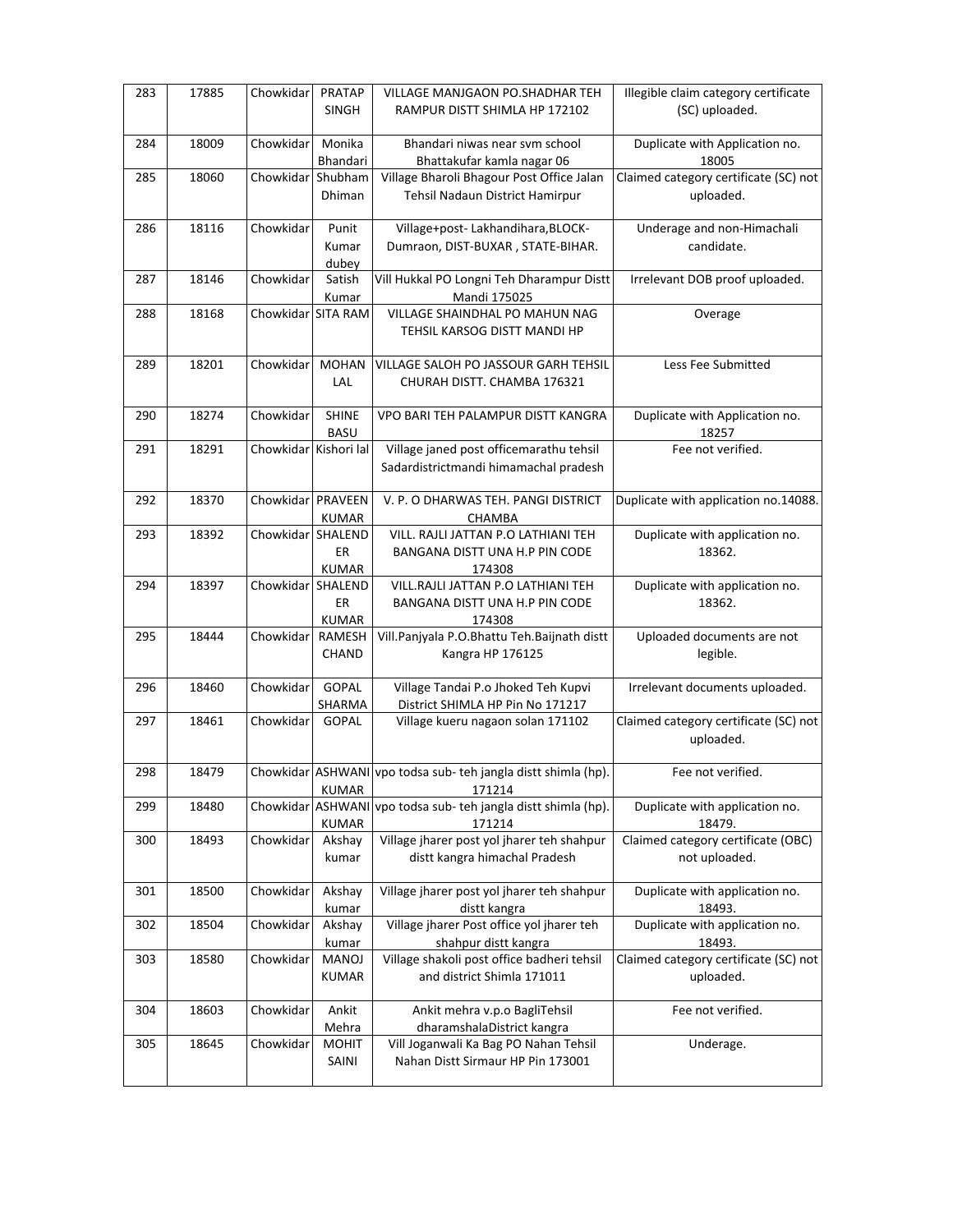|     | 18701 | Chowkidar | ANKIT                   |                                                          |                                                   |
|-----|-------|-----------|-------------------------|----------------------------------------------------------|---------------------------------------------------|
| 306 |       |           | <b>KUMAR</b>            | VILL ANDHERI PO PALLION TEH NAHAN<br>DIST SIRMOUR 173030 | Underage.                                         |
| 307 | 18702 | Chowkidar | Naresh                  | Vill-deorighat p-o teh-theog district-shimla             | DOB proof not uploaded.                           |
|     |       |           | vekta                   | 171201                                                   |                                                   |
| 308 | 18969 | Chowkidar | <b>VIJAY</b>            | Vill bagwar po mundkhar teh bhoranj                      | Duplicate with application no.                    |
|     |       |           | <b>KUMAR</b>            | district hamirpur                                        | 19042.                                            |
| 309 | 19030 | Chowkidar | Kamal                   | Hem Kunj PO Beolia Teh and Distt Shimla                  | Fee not verified.                                 |
|     |       |           | Sharma                  | HP India 171009                                          |                                                   |
| 310 | 19079 | Chowkidar | VINAY                   | VILL-BEHNA P.O-HARI BEHNATEH-                            | Duplicate with application no. 19000              |
|     |       |           | SHARMA                  | SARKAGHAT DISTT-MANDI HP PIN-175007                      |                                                   |
|     |       |           |                         |                                                          |                                                   |
| 311 | 19093 | Chowkidar | <b>MANISH</b>           | VILLAGE DOI POST OFFICE BARACH TEH                       | Duplicate with application no. 19087              |
|     |       |           |                         | RAMPUR DISST SHIMLA HP PINCODE                           |                                                   |
|     |       |           |                         | 172001                                                   |                                                   |
| 312 | 19138 | Chowkidar | VIJAY                   | S/0 Sh. Pyare lal Vill bagwar po                         | Duplicate with application no.                    |
|     |       |           | <b>KUMAR</b>            | mundkharTeh bhoranj distt hamirpur                       | 19042.                                            |
|     |       |           |                         |                                                          |                                                   |
| 313 | 19151 | Chowkidar | Rajesh                  | Vill.Kafenu P/O Hallan Teh. Shillai Distt.               | Claimed Category Certificate (OBC)                |
|     |       |           | Sharma                  | Sirmour H.P                                              | not Uploaded.                                     |
|     |       |           |                         |                                                          |                                                   |
| 314 | 19170 | Chowkidar | Shivanka                | VILL- KHUDDI PO - KHAHAN TEH -                           | Duplicate with application no. 19167              |
|     |       |           | n Sharma                | SARKAGHAT DISTT-MANDI pin code                           |                                                   |
|     |       |           |                         | 175049                                                   |                                                   |
| 315 | 19173 | Chowkidar | SHANI                   | V.P.O. DRAHAL, TEHSIL JOGINDER NAGAR,                    | Claimed Category Certificate (SC)                 |
|     |       |           | <b>KUMAR</b>            | DISTT. MANDI, H.P. 175015                                | not Uploaded.                                     |
|     |       |           |                         |                                                          |                                                   |
| 316 | 19174 | Chowkidar | Shivanka                | VILL- KHUDDI PO - KHAHAN TEH -                           | Duplicate with application no. 19167              |
|     |       |           | n Sharma                | SARKAGHAT DISTT-MANDI Pin code                           |                                                   |
|     |       |           |                         | 175049                                                   |                                                   |
| 317 | 19273 | Chowkidar | Ajay                    | Vill Lower Shitou PO atyala dai Teh                      | Fee not verified.                                 |
|     |       |           | Kumar                   | Palampur disst kangra                                    |                                                   |
| 318 | 19274 | Chowkidar | Renu                    | VPO Ghiana Kalan teh Dharamshala Dt                      | Duplicate with application no. 19256              |
|     |       |           | Bala                    | kangra HP                                                |                                                   |
| 319 | 19279 | Chowkidar | VARSHA                  | Vill. Nagwa Post office Bamta Teh Chopal                 | Duplicate with application no. 19282              |
|     |       |           | <b>KUMARI</b>           | District Shimla PIn 171211                               |                                                   |
| 320 | 19301 | Chowkidar | SHANKI                  | VILL JHANIYARA KALESHWERPO LOWER                         | Uploaded documents are not                        |
|     |       |           | <b>WALIA</b>            | <b>GHALLOUR TEH JAWALAMUKHI DISTT</b>                    | legible.                                          |
|     |       |           |                         | KANGRA PINCODE 176031                                    |                                                   |
|     |       |           |                         |                                                          | Claimed category certificate (ST) not             |
| 321 | 19310 | Chowkidar | <b>GUREND</b>           | VILLAGE HATHLA POST OFFICE KIRI                          |                                                   |
|     |       |           | ER                      | DISTRICT & TEHSIL CHAMBA 176314                          | uploaded.                                         |
|     |       | Chowkidar | <b>KUMAR</b>            |                                                          | D.O.B proof and educational                       |
| 322 | 19404 |           | <b>SURYA</b><br>PRAKASH | 363/11 Red Cross Road Near Mission                       |                                                   |
|     |       |           |                         | School Nahan                                             | qualification certificate not                     |
| 323 | 19422 | Chowkidar | SURYA                   | 363/11 Red Cross Road Near Mission                       | uploaded.<br>Duplicate with application no. 19404 |
|     |       |           | PRAKASH                 | School Nahan                                             |                                                   |
| 324 | 19515 | Chowkidar | Anil                    | Vill. Dhotali PO Bhaloo Teh Kupvi Distt.                 | Duplicate with application no. 20406              |
|     |       |           | Kumar                   | Shimla HP 171217                                         |                                                   |
| 325 | 19595 | Chowkidar | SOHAN                   | VILLAGE DOLRU PO DOLI                                    | Fee not verified.                                 |
|     |       |           | LAL                     | TEHSILNALAGARH DIST SOLAN                                |                                                   |
| 326 | 19606 | Chowkidar | Neelam                  | Vill Karangla Post Office Delath Teh                     | Duplicate with application no.                    |
|     |       |           | kumar                   | Nankhari Distt Shimla H P172028                          | 19593.                                            |
| 327 | 19614 | Chowkidar | Neelam                  | Village Karangla Post Office Delath Teh                  | Duplicate with application no.                    |
|     |       |           | kumar                   | Nankhari Distt Shimla Himachal Pradesh                   | 19593.                                            |
|     |       |           |                         | 172028                                                   |                                                   |
| 328 | 19633 | Chowkidar | SHASHI                  | VILL-VIJAYPURP.O-AUHAR TEH-                              | Duplicate with application no.17055.              |
|     |       |           | PAL                     | JHANDUTTADISTT-BILASPUR H.P PIN-                         |                                                   |
|     |       |           |                         | 174024                                                   |                                                   |
|     |       |           |                         |                                                          |                                                   |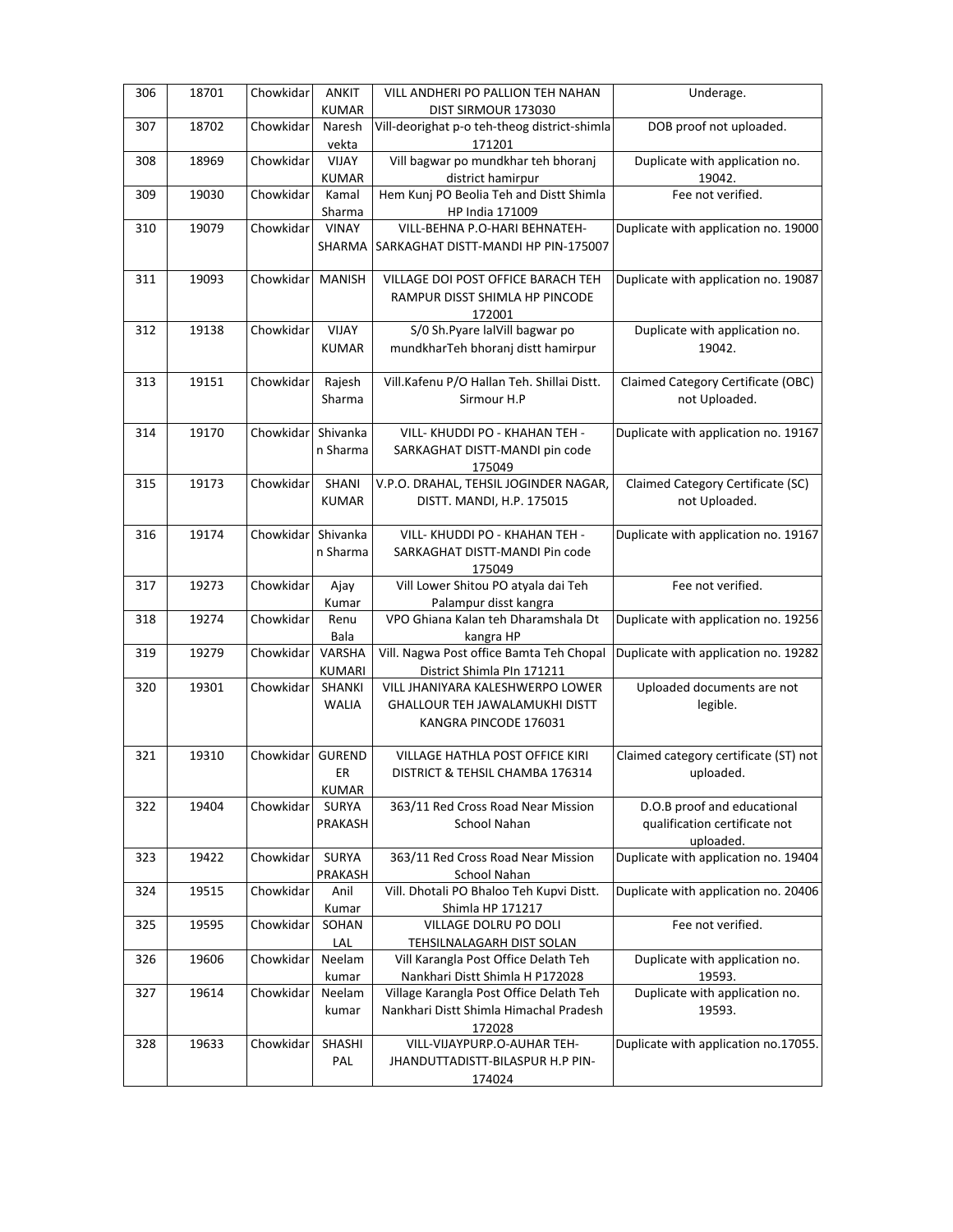| 329 | 19764 | Chowkidar         | SANJAY<br><b>DUTT</b>  | Village Dalgaon P/O Kutara Teh. Rohru<br>Distt. Shimla 171207                      | Fee not verified.                          |
|-----|-------|-------------------|------------------------|------------------------------------------------------------------------------------|--------------------------------------------|
| 330 | 19768 | Chowkidar         | Sanjay<br>Dutt         | Village Dalgaon P/O Kutara Teh. Rohru<br>Distt. Shimla 171207                      | Duplicate with application no.             |
| 331 | 19788 | Chowkidar         | PREETI                 | Vill kanhol, P.O Syrighat, Teh kandhaghat,                                         | 19764.<br>Duplicate with application no.   |
|     |       |                   |                        | distt-Solan Himachal Pradesh                                                       | 20201.                                     |
| 332 | 19789 | Chowkidar RAVEENA |                        | Vill- kanholi P.O syrighat, Teh- kandhaghat<br>Distt-Solan Himachal Pradesh        | Duplicate with application no.<br>20104.   |
|     |       |                   |                        |                                                                                    |                                            |
| 333 | 19790 | Chowkidar         | Bhagesh<br>sharma      | Bhagesh sharma s/o GOPAI sharma village<br>kanholi, post office dheola via kunihar | Duplicate with application no. 20411       |
|     |       |                   |                        | tehsil kandaghat, district solan                                                   |                                            |
|     |       |                   |                        |                                                                                    |                                            |
| 334 | 19791 | Chowkidar         | Diksha                 | Maya villa post officeSummerhill Teh/                                              | Duplicate with application no. 20143       |
| 335 | 19862 | Chowkidar         | kumari<br>Akhil        | Disttshimla 171005<br>Village Sharaun Bona Tehsil & District                       | Fee not verified.                          |
|     |       |                   | Verma                  | Solan HP                                                                           |                                            |
| 336 | 19883 | Chowkidar         | GOURAV                 | VILLAGE DHAR JATTA POST OFFICE                                                     | Underage                                   |
|     |       |                   | <b>KUMAR</b>           | BHUMTI TEHSIL ARKI DISTRICT SOLAN HP                                               |                                            |
| 337 | 19988 | Chowkidar         | ABHISHE                | 173221<br>VILLAGE LOHARDA .PO.SMAILA .TEH                                          | D.O.B proof and educational                |
|     |       |                   | K                      | BALDWARA DISTT MANDI HP 175034                                                     | qualification certificate not              |
|     |       |                   |                        |                                                                                    | uploaded.                                  |
| 338 | 20025 | Chowkidar         | <b>MANOJ</b>           | VPO - PANOG, SUB TEH - RONHAT, DISTT -                                             | Duplicate with Application no.             |
|     |       |                   | CHAUHA<br>${\sf N}$    | SIRMOUR, HP. PIN CODE 173027.                                                      | 20468                                      |
| 339 | 20064 | Chowkidar         | <b>JAGAT</b>           | VILLAGE-BHINDI, PO-BAKHALAG, TEH-ARKI                                              | Discharge certificate not uploaded.        |
|     |       |                   | <b>RAM</b>             | DISTT.-SOLAN (HP) 173208                                                           |                                            |
| 340 | 20090 | Chowkidar         | SHARMA<br>Raj          | Vill Majhera P.O Kachhera Teh Jaisinghpur                                          | Bonafide Himachali certificate not         |
|     |       |                   | Kumar                  | Dist Kangra Himachal Pradesh 176076                                                | uploaded.                                  |
|     |       |                   |                        |                                                                                    |                                            |
| 341 | 20122 | Chowkidar         | <b>VIPAN</b>           | Village thalla post office Rajera tehsil                                           | DOB proof & Essential Educational          |
|     |       |                   | SINGH                  | Chamba district Chamba Himachal<br>Pradesh                                         | Qualification Certificate not<br>uploaded. |
| 342 | 20129 | Chowkidar         | <b>RAHUL</b>           | VillBaraiPOSuneharTehNagrotaBagwanDis                                              | Fee not verified.                          |
|     |       |                   |                        | ttKangra176056                                                                     |                                            |
| 343 | 20135 | Chowkidar         | <b>NARESH</b>          | VILL BASA PO AND TEHSIL NERWA DISTT                                                | Claimed category certificate (SC) not      |
|     |       |                   | <b>KUMAR</b>           | <b>SHIMLA HP 171210</b>                                                            | uploaded                                   |
| 344 | 20136 | Chowkidar         | <b>KAPIL</b>           | VILLAGE KAILA PO KALHEL TEHSIL                                                     | Duplicate with application no. 20204       |
|     |       |                   | SHARMA                 | CHURAH DISTRICT CHAMBA H P PIN CODE                                                |                                            |
|     |       |                   |                        | 176319                                                                             |                                            |
| 345 | 20215 | Chowkidar         | Govinda                | Village Dadh Uperla Post office Dadh<br>Tehsil Palampur District Kangra (H.P)      | Fee not verified.                          |
|     |       |                   |                        |                                                                                    |                                            |
| 346 | 20220 | Chowkidar         | <b>KAPIL</b>           | VILLAGE KAILA PO KALHEL TEHSIL                                                     | Duplicate with application no. 20204       |
|     |       |                   | SHARMA                 | CHURAH DISTT CHAMBA HIMACHAL                                                       |                                            |
| 347 | 20248 | Chowkidar         | Govinda                | PRADESH PIN CODE 176319<br>Village Dadh Uperla Post office Dadh                    | Duplicate with Application no.             |
|     |       |                   |                        | Tehsil Palampur District Kangra (H.P)                                              | 20215                                      |
|     |       |                   |                        |                                                                                    |                                            |
| 348 | 20251 | Chowkidar         | <b>KAPIL</b><br>SHARMA | VILLAGE KAILA PO KALHEL TEHSIL<br>CHURAH DISTRICT CHAMBA H.P PIN CODE              | Duplicate with application no. 20204       |
|     |       |                   |                        | 176319                                                                             |                                            |
| 349 | 20253 | Chowkidar         | SHIVANI                | Village Raveya Post office Satog Tehsil                                            | DOB proof and Essential Educational        |
|     |       |                   | SHARMA                 | Theog District Shimla Himachal Pradesh                                             | Qualification Certificate not              |
|     |       |                   |                        | 171209                                                                             | uploaded.                                  |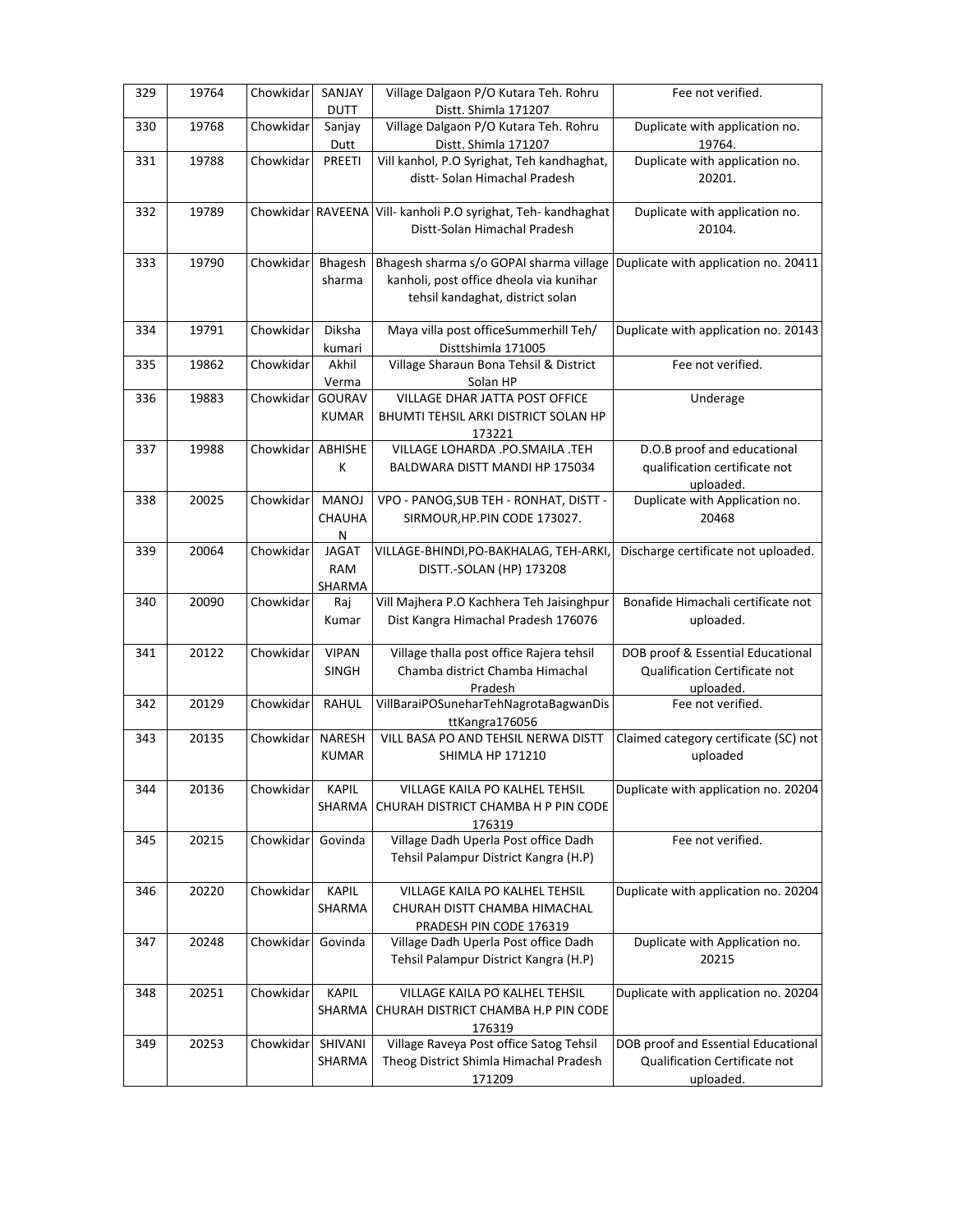| 350 | 20340 | Chowkidar | <b>HITESH</b>                 | VILLAGE SIMLTA POST OFFICE KUNHAR                                                 | Time Barred OBC certificate                                                     |
|-----|-------|-----------|-------------------------------|-----------------------------------------------------------------------------------|---------------------------------------------------------------------------------|
|     |       |           | <b>KUMAR</b>                  | TEHSIL ARKI DISTRICT SOLAN HP 173221                                              | uploaded.                                                                       |
| 351 | 20344 | Chowkidar | Govinda                       | Village Dadh Uperla Post office Dadh<br>Tehsil Palampur District Kangra (H.P)     | Duplicate with Application no.<br>20215                                         |
| 352 | 20381 | Chowkidar | SANJEEV                       | 176052<br>VPO DARANG TEHSIL PALAMPUR DISTT                                        | DOB Proof & Essential Educational                                               |
|     |       |           | <b>KUMAR</b>                  | <b>KANGRA 176060</b>                                                              | Qualification Certificate not<br>uploaded.                                      |
| 353 | 20382 | Chowkidar | RAHUL                         | WHISPERING OAKS GHANAHATTIV&P.O                                                   | DOB Proof & Essential Educational                                               |
|     |       |           | <b>GUPTA</b>                  | GHANAHATTITEHSIL & DISTT SHIMLA H.P.                                              | <b>Qualification Certificate</b><br>notuploaded.                                |
| 354 | 20394 | Chowkidar | <b>RAHUL</b><br><b>GUPTA</b>  | WHISPERING OAKS GHANAHATTIV&P.O<br>GHANAHATTITEHSIL & DISTT SHIMLA H.P.           | Duplicate with Application no.<br>20382                                         |
| 355 | 20405 | Chowkidar | PREM<br>PRAKASH               | VILL NALL PO KAIRTOO TEH THEOG DISTT<br>SHIMLA HP                                 | Uploaded document not legible                                                   |
| 356 | 20462 | Chowkidar | RAHUL<br><b>GUPTA</b>         | WHISPERING OAKS GHANAHATTIV&P.O<br>GHANAHATTITEHSIL & DISTT SHIMLA H.P.           | Duplicate with Application no.<br>20382                                         |
| 357 | 20468 | Chowkidar | <b>MANOJ</b><br>CHAUHA<br>N   | VPO - PANOG, SUB TEH - RONHAT, DISTT -<br>SIRMOUR, HP                             | Fee not verified.                                                               |
| 358 | 20499 | Chowkidar | <b>MADAN</b><br>LAL           | VILLAGE CHHEK POST OFFICE JHIRALRI<br>TEH BARSAR DISTT HAMIRPUR                   | Claimed category certificate (SC) not<br>uploaded.                              |
| 359 | 20524 | Chowkidar | PRAVEEN<br><b>KUMAR</b>       | VILLAGE SAMLETAR PO KOTHI TEH<br>BAIJNATH KANGRA HP 176088                        | Duplicate with application no. 13168                                            |
| 360 | 20574 | Chowkidar | SHIVANI<br><b>JAMWAL</b>      | Village gadhyani post office rakhoh Tehsil<br>sarkaghat Distt Mandi 175042        | Irrelevant documents uploaded.                                                  |
|     |       |           |                               |                                                                                   |                                                                                 |
| 361 | 20680 | Chowkidar | RAVI<br><b>KUMAR</b>          | ROOP LAL VPO DANGAR TEH<br>GHUMARWIN DISTT BILASPUR HP 174023                     | DOB Proof & Essential Educational<br>Qualification Certificate not<br>uploaded. |
| 362 | 20682 | Chowkidar | <b>ASHOK</b><br><b>KUMAR</b>  | VPO TIKKRI TEHSIL CHIRGOAN DISTT.<br>SHIMLA HP                                    | Fee not verified.                                                               |
| 363 | 20683 | Chowkidar | Aniket<br>Negi                | Village Yangpa Po Huri Tehsil Nichar<br>Dist.Kinnaur State Himachal Pradesh       | uploaded.                                                                       |
| 364 | 20716 | Chowkidar | <b>VIDYA</b><br>SAIN          | VILLAGE DIUNCHI POST OFFICE LAROT<br>TEHSIL CHIRGAON DISTT. SHIMLA HP             | Claimed category certificate (SC) not<br>DOB Proof not uploaded.                |
| 365 | 20791 | Chowkidar | SAHIL<br><b>CHAUHA</b><br>N   | VILL. BALH BALHWANA P.O. CHANDPUR<br>TEHSIL SADAR, DISTT. BILASPUR H.P.<br>174004 | Time Barred (BPL) Certificate.                                                  |
| 366 | 20820 | Chowkidar | <b>SUSHIL</b><br><b>KUMAR</b> | V.p.o Bahanwin Tehsil Bhoranj Distt<br>Hamirpur Pin 177118                        | DOB proof not uploaded.                                                         |
| 367 | 20822 | Chowkidar | Vikshant<br>kumar             | VPO MENJHA TEH PALAMOUR DISTT<br>KANGRA                                           | Duplicate with application no. 20834                                            |
| 368 | 20834 | Chowkidar | Vikshan<br>kumar              | VPO MENJHA TEH PALAMPUR DISTRICT<br>KANGRA                                        | Claimed Category Certificate (ST) not<br>uploaded.                              |